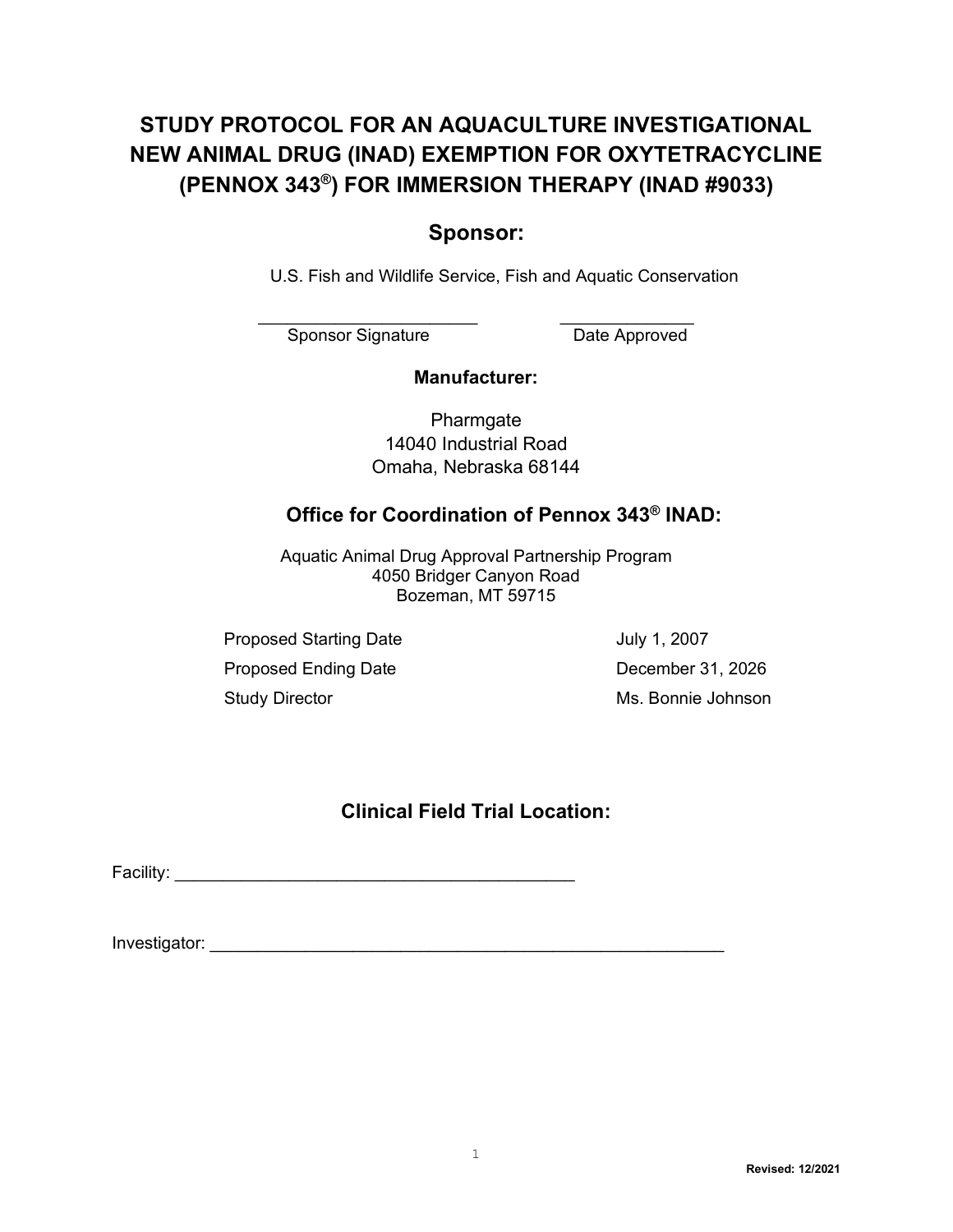| IV.                                                                 |  |
|---------------------------------------------------------------------|--|
|                                                                     |  |
|                                                                     |  |
|                                                                     |  |
|                                                                     |  |
|                                                                     |  |
|                                                                     |  |
|                                                                     |  |
|                                                                     |  |
|                                                                     |  |
|                                                                     |  |
|                                                                     |  |
|                                                                     |  |
| DATA HANDLING, QUALITY CONTROL, MONITORING, ADMINISTRATIVE<br>XVII. |  |
|                                                                     |  |
|                                                                     |  |
|                                                                     |  |
|                                                                     |  |
|                                                                     |  |
|                                                                     |  |
|                                                                     |  |
|                                                                     |  |
|                                                                     |  |
|                                                                     |  |
|                                                                     |  |
|                                                                     |  |
|                                                                     |  |
|                                                                     |  |
|                                                                     |  |
|                                                                     |  |
|                                                                     |  |

## **Table of Contents**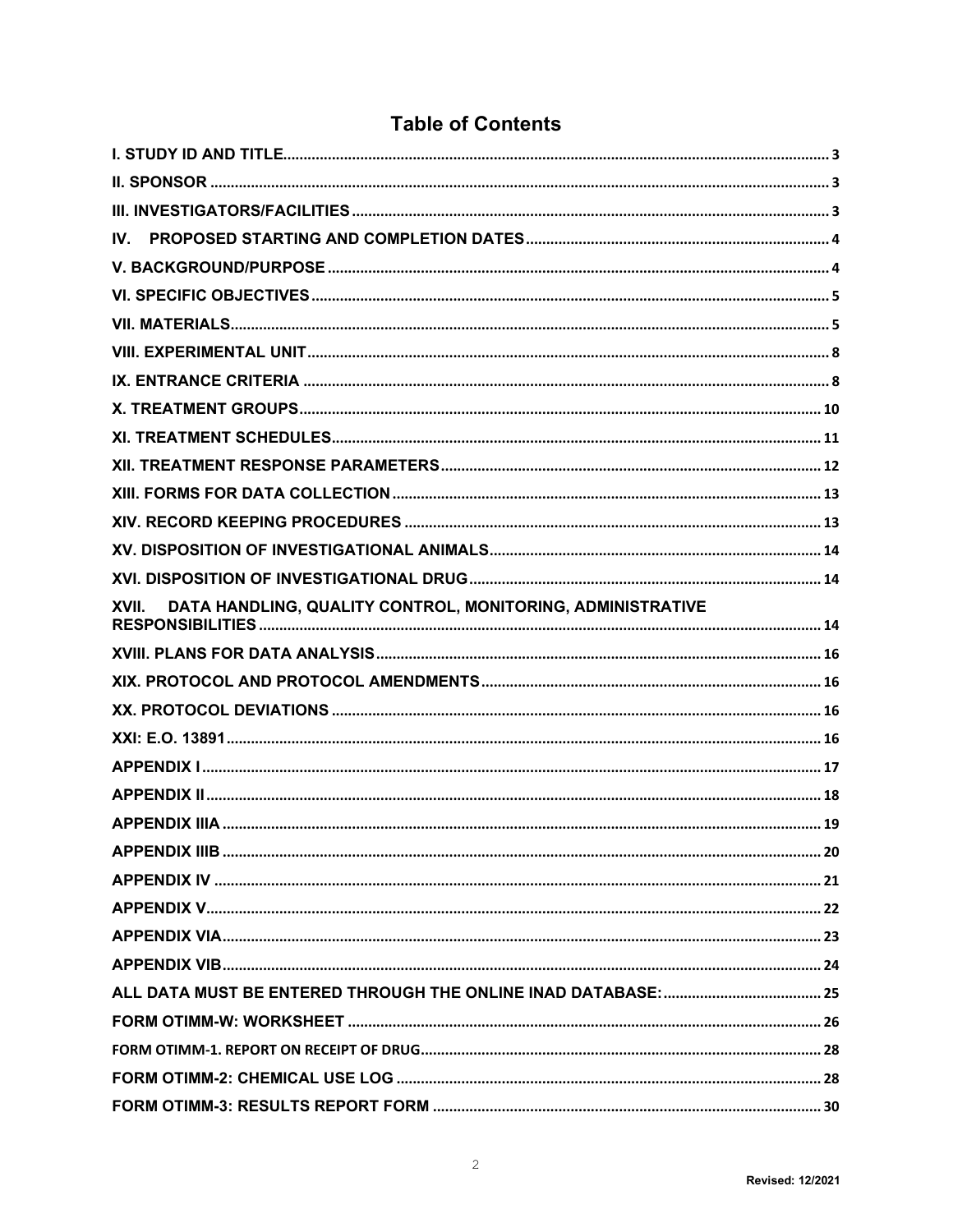### **STUDY PROTOCOL FOR AN AQUACULTURE INVESTIGATIONAL NEW ANIMAL DRUG (INAD) EXEMPTION FOR PENNOX 343® IMMERSION THERAPY UNDER INAD #9033**

### <span id="page-2-0"></span>**I. STUDY ID AND TITLE:**

Clinical field trials to determine the efficacy of Pennox 343® immersion therapy to control mortality caused by certain bacterial diseases in cultured fish.

#### <span id="page-2-1"></span>**II. SPONSOR:**

Dr. Marilyn Blair, U.S. Fish and Wildlife Service, Branch Chief, Aquatic Animal Drug Approval Partnership Program, 4050 Bridger Canyon Road, Bozeman, MT 59715; Phone: 406-994-9904; Fax: 406-582-0242; Email: [marilyn\\_j\\_blair@fws.gov](mailto:marilyn_j_blair@fws.gov)

#### **Manufacturer:**

Pharmgate 14040 Industrial Rd Omaha, NE 68144

#### **Contact Person at Pharmgate:**

Mr. Doug Rupp 14040 Industrial Rd Omaha, NE 68144 Phone: 402-330-6000 Email: doug.rupp@pharmgate.com

**Study Director:** Ms. Bonnie Johnson, U.S. Fish and Wildlife Service, Aquatic Animal Drug Approval Partnership (AADAP) Program, 4050 Bridger Canyon Road, Bozeman, MT 59715; Phone: 406-994-9905; Email: [bonnie\\_johnson@fws.gov](mailto:bonnie_johnson@fws.gov)

| <b>Principal Clinical</b>       | Ms. Paige Maskill, USFWS - AADAP Program               |
|---------------------------------|--------------------------------------------------------|
| <b>Field Trial Coordinator:</b> | 4050 Bridger Canyon Road, Bozeman, MT 59715;           |
|                                 | Phone: $406-994-9911$ ; Email: $paige$ maskill@fws.gov |

**Study Monitors**: See Appendix II for names and addresses.

#### <span id="page-2-2"></span>**III. INVESTIGATORS/FACILITIES:**

See Appendix IIIa for names and addresses.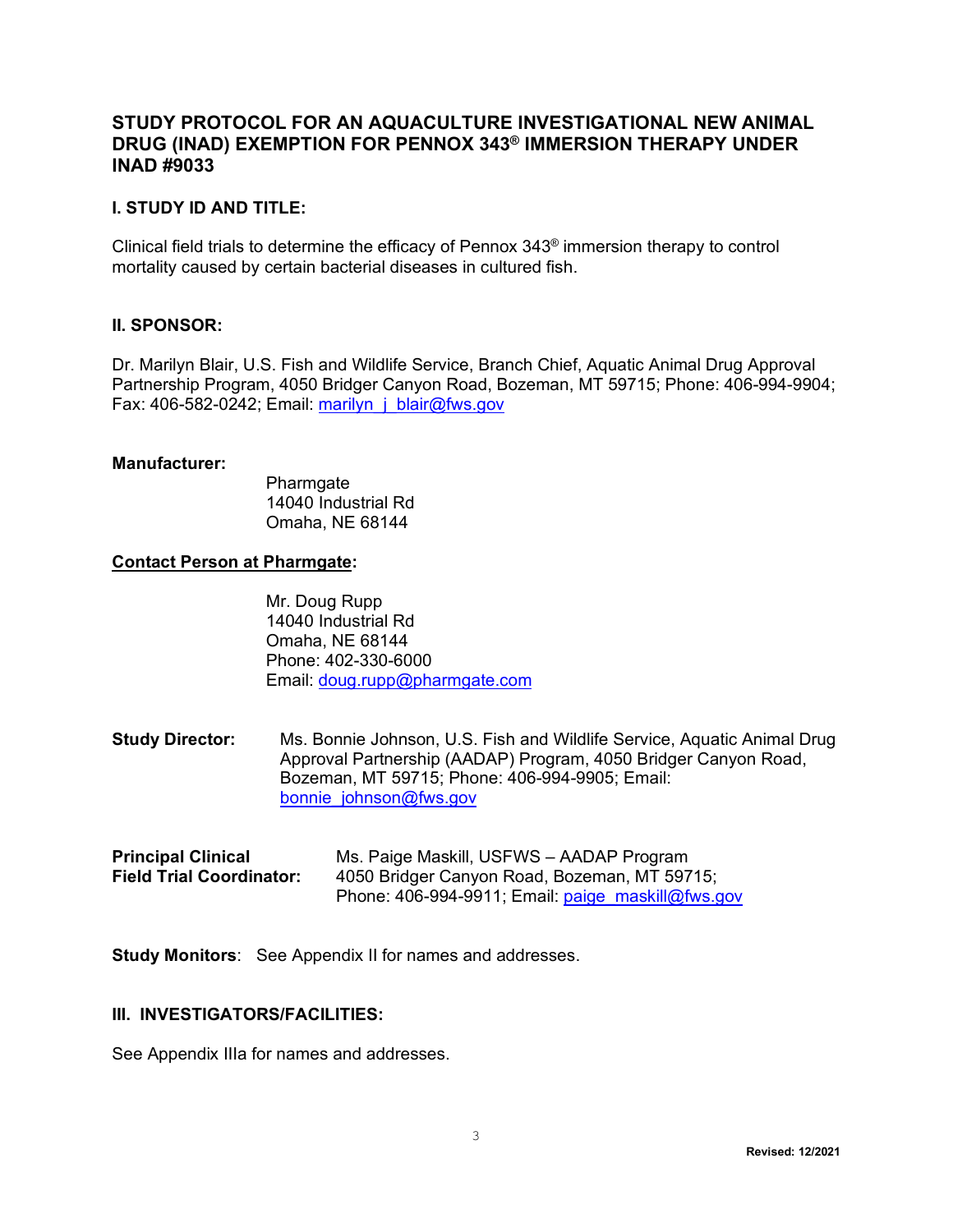### **IV. PROPOSED STARTING AND COMPLETION DATES:**

<span id="page-3-0"></span>Reauthorization Starting Date: July 1, 2007

<span id="page-3-1"></span>Reauthorization Expiration Date: December 31, 2026

### **V. BACKGROUND/PURPOSE:**

Oxytetracycline has historically been the drug of choice when diagnostic evidence shows salmonids to have furunculosis, caused by *Aeromonas salmonicida*; bacterial hemorrhagic septicemia, caused by *Aeromonas (liquefaciens) hydrophila* and other closely related bacteria; pseudomonas disease, caused by *Pseudomonas sp.*; enteric redmouth, caused by *Yersinia ruckeri*; flavobacteriosis, caused by *Flavobacterium columnaris (Flavobacterium columnaris), Flavobacterium psychrophilus*, or closely related yellow pigmented gliding bacteria as described in U. S. Food and Drug Administration (FDA) Public Master File #5456; or, vibriosis caused by *Vibrio anguillarum, Vibrio ordalli* or other closely related bacteria.

In warmwater fish culture, oxytetracycline also has been useful in the control of enteric septicemia of catfish, caused by *Edwardsiella ictaluri* and bacterial hemorrhagic septicemia, pseudomonas disease, and flavobacteriosis in catfish, sturgeon, temperate basses, sunfishes, and other fish species including several listed as threatened or endangered under the Endangered Species Act.

Integrated fish health management practices usually prevent the occurrence of these diseases. However, adverse environmental conditions, uncontrollable water supplies and unforeseen factors can lead to severe disease outbreaks requiring prompt treatment in order to prevent significant losses of fish valuable to natural resource stewardship. Such treatment also reduces the discharge of infectious agents into the natural environment thereby reducing the spread of disease. Treatment strategies for the use of oxytetracycline hydrochloride (Pennox 343®) in fish shall be designed to meet the needs of each species or lot, the size and numbers of fish to be treated, the layout of the facility, and environmental conditions. In all cases the objective shall be to minimize the impacts of disease on fish health, fish quality and survival, and to fully meet fishery management needs.

The purpose of this INAD is to develop clinical field trial data that will demonstrate the efficacy and safety of Pennox 343® to control mortality caused by certain bacterial diseases in cultured fish under a variety of environmental conditions, at a wide range of temperatures, and in a variety of fish species. These data will be used to support a new animal drug application (NADA) for Pennox 343®. Because there are many factors that can affect the success or failure of Pennox 343® immersion therapy, data is needed that will determine the best ways to use the drug. Drug dosages, treatment schedules, fish handling methods and other variables should be tested. Complete documentation of studies that are well conceived and well carried out will be of great value.

The U.S. Fish and Wildlife Service (USFWS) anticipates that it may require several years to carry out all clinical field trials and laboratory studies required to extend and expand the current label for Pennox 343<sup>®</sup> to cover major aquaculture needs. Therefore, the USFWS may request that the U. S. Food and Drug Administration (FDA) grant re-authorization of this Pennox 343® INAD sometime in the future. In the interim, the USFWS will continue to work closely with the sponsor, the National Coordinator for Aquaculture New Animal Drug Applications, and other research and conservation agencies to develop other required New Animal Drug Application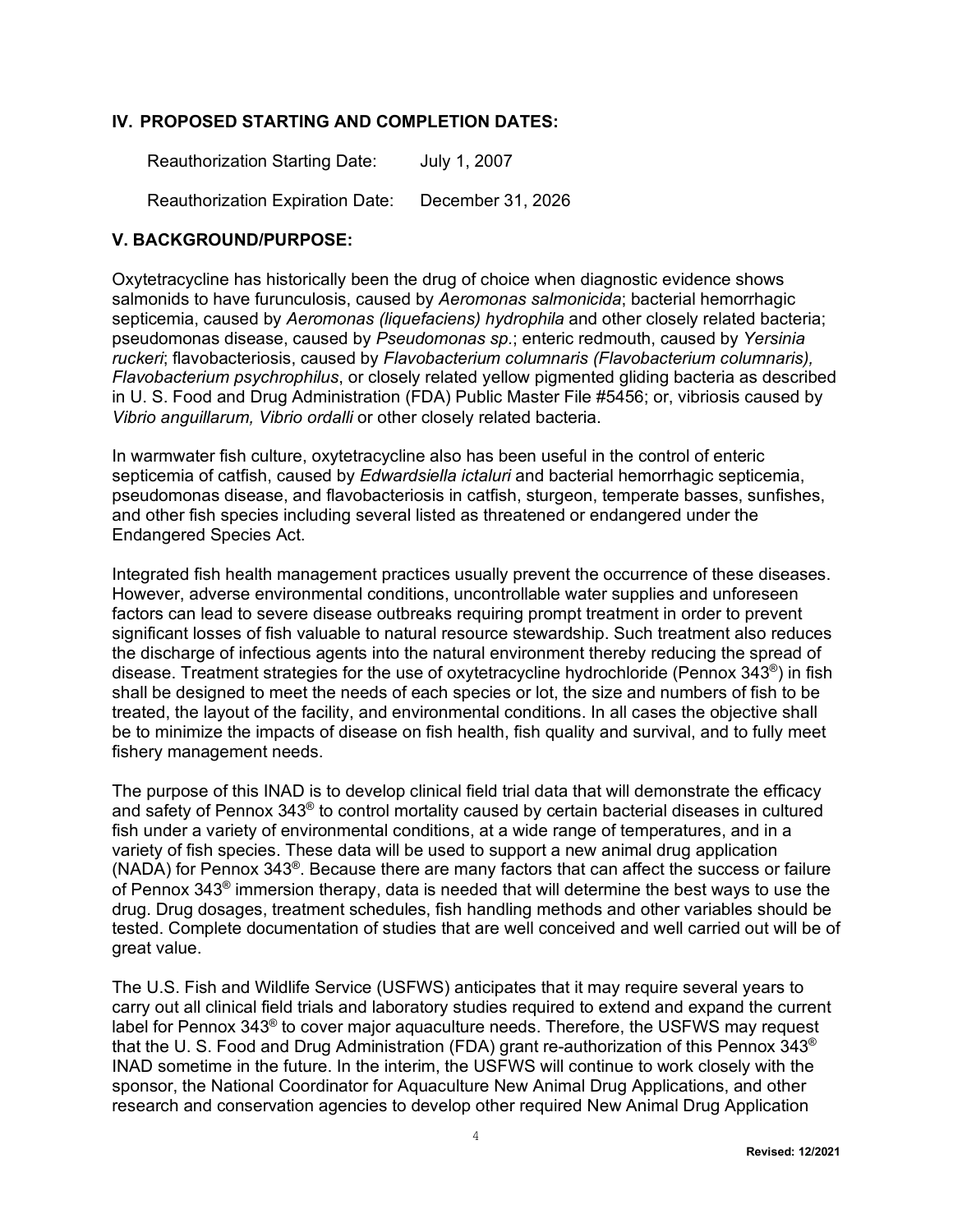(NADA) research data to support expanded labels claims for Pennox 343®. Therefore, clinical field trials planned under this particular INAD are but one part of a larger coordinated and diligent inter-agency effort that will eventually meet all Pennox 343® NADA data requirements

### **VI. SPECIFIC OBJECTIVES:**

The two major objectives of this study protocol are as follows:

- <span id="page-4-0"></span>1. Collect scientific data necessary to support pivotal efficacy trials to further establish the effectiveness of Pennox 343® immersion therapy to control mortality caused by certain bacterial diseases in cultured fish under a variety of environmental conditions, at a wide range of temperatures, and in a variety of fish species.
- 2. Provide an opportunity for fish culturists to legally use Pennox 343® immersion therapy to control certain bacterial diseases in cultured fish that occur under a variety of environmental conditions, at a wide range of temperatures, and in a variety of fish species so that they can maintain healthy stocks of fish during the period of time necessary for collection of data that will be used to support expanded label claims for the use of Pennox 343®.

#### **VII. MATERIALS:**

- <span id="page-4-1"></span>A. Test and Control Articles:
	- 1. Drug Identity
		- a. Active ingredient

|                       | Common Name: Oxytetracycline hydrochloride           |
|-----------------------|------------------------------------------------------|
|                       | Product Name: Pennox 343 <sup>®</sup> Soluble Powder |
|                       | Chemical Family: Tetracycline derivative             |
| CAS Number: 2058-46-0 |                                                      |
| Appearance:           | Yellow powder                                        |
| Odor:                 | None                                                 |

b. Strength and dosage form

Pennox 343® is a broad-spectrum, highly concentrated antibiotic powder intended for administration in the drinking water of swine for the control of specific diseases. It is also approved for use as an immersion treatment to mark the skeletal tissue of finfish fry and fingerlings (NADA 008-622). **Pennox 343® contains 343g of active oxytetracycline hydrochloride per pound of product.**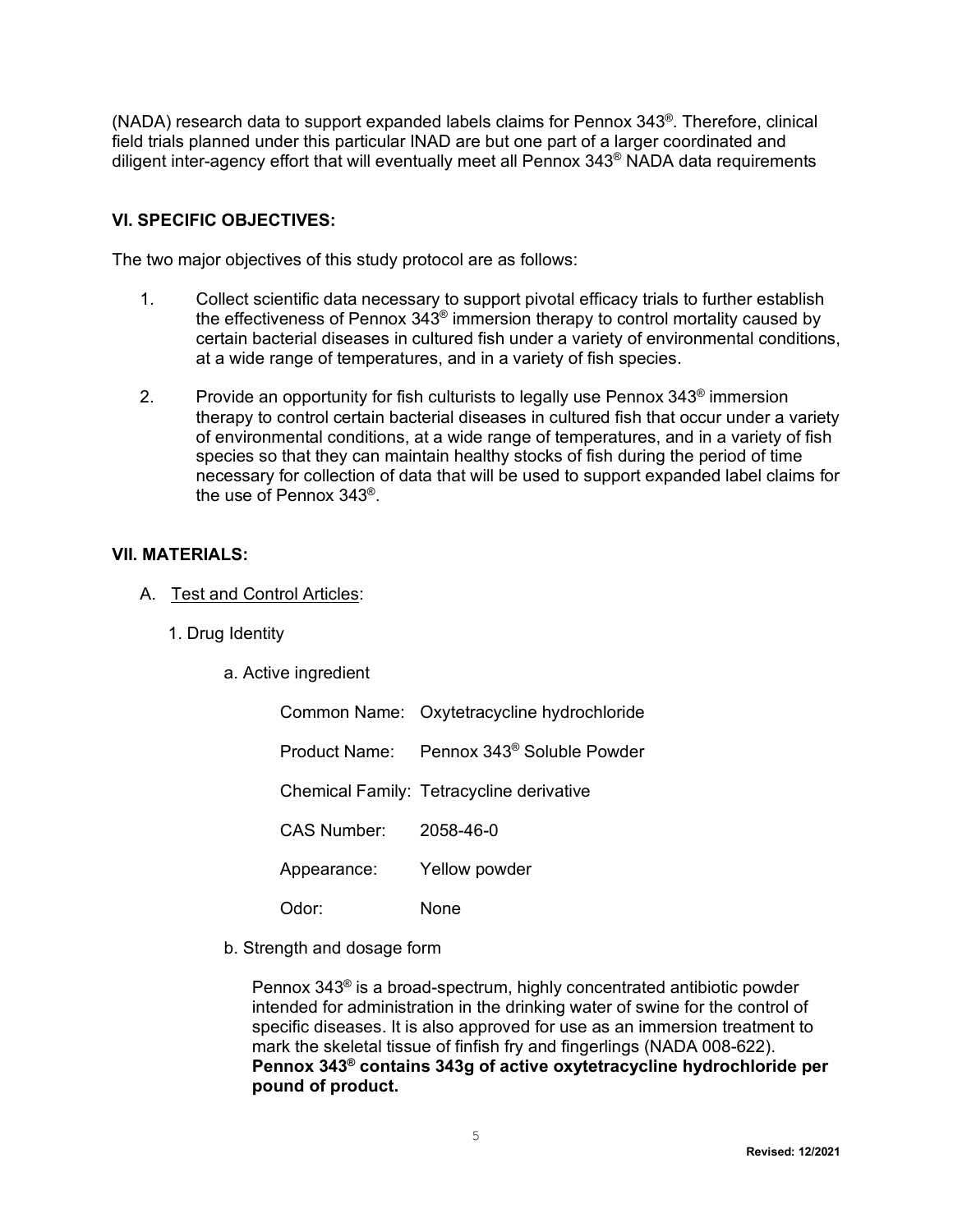c. Manufacturer, source of supply

Pharmgate (often available from your local farm and ranch store, veterinary supply outlet, etc.) 14040 Industrial Rd Omaha, NE 68144

Contact person:

Mr. Doug Rupp 14040 Industrial Rd Omaha, NE 68144 Phone: 402-330-6000 Email: [doug.rupp@pharmgate.com](mailto:doug.rupp@pharmgate.com)

**Note:** A veterinarian prescription is not needed when Pennox 343® is used under the INAD. Investigators will need to fill out Form OTIMM-W (study request) in the online database and advance the study to stage 3. AADAP will then review the study; assign a study number; then email a copy of the approved Form OTIMM-W to the supply company to show use will be under an INAD. The supply company will retain a copy of Form OTIMM-W for their records.

2. Verification of Drug Integrity/Strength:

The manufacturer, Pharmgate, will provide the analytical data necessary to establish the purity of each lot of Pennox 343® supplied. The lot number and date of manufacture for each batch of Pennox 343® will be placed on the label of each container. The form "Report on Receipt of Drug - Guide for Reporting Investigational New Animal Drug Shipments for Poikilothermic Food Animals" (Form OTIMM-1) will clearly identify the lot number and date of manufacture of Pennox 343® shipments. If the integrity of the Pennox  $343^\circ$  is compromised (i.e., by spilling or contamination of the stock container) the event will be carefully recorded, dated, and signed in the Chemical Use Log (Form OTIMM-2). All unusable Pennox 343® will be disposed of by following the Safety Data Sheet (SDS). The Study Monitor assigned to the Investigator involved will be immediately notified.

3. Storage Conditions

Pennox 343<sup>®</sup> must be stored in the original container supplied by the Manufacturer with the appropriate investigational label attached. The container should be stored out of direct sunlight in a well ventilated area at room temperature. The storage unit for Pennox 343® must be labeled to indicate that it contains hazardous material and that "*NO Food or Drink is to be Stored in this unit*".

4. Handling Procedures

Each Study Monitor and Investigator will be required to have a current copy of the Safety Data Sheet (SDS) for Pennox 343® (see Appendix IV). Each person involved with the study and each person who may be present during the use of Pennox  $343^{\circ}$  shall be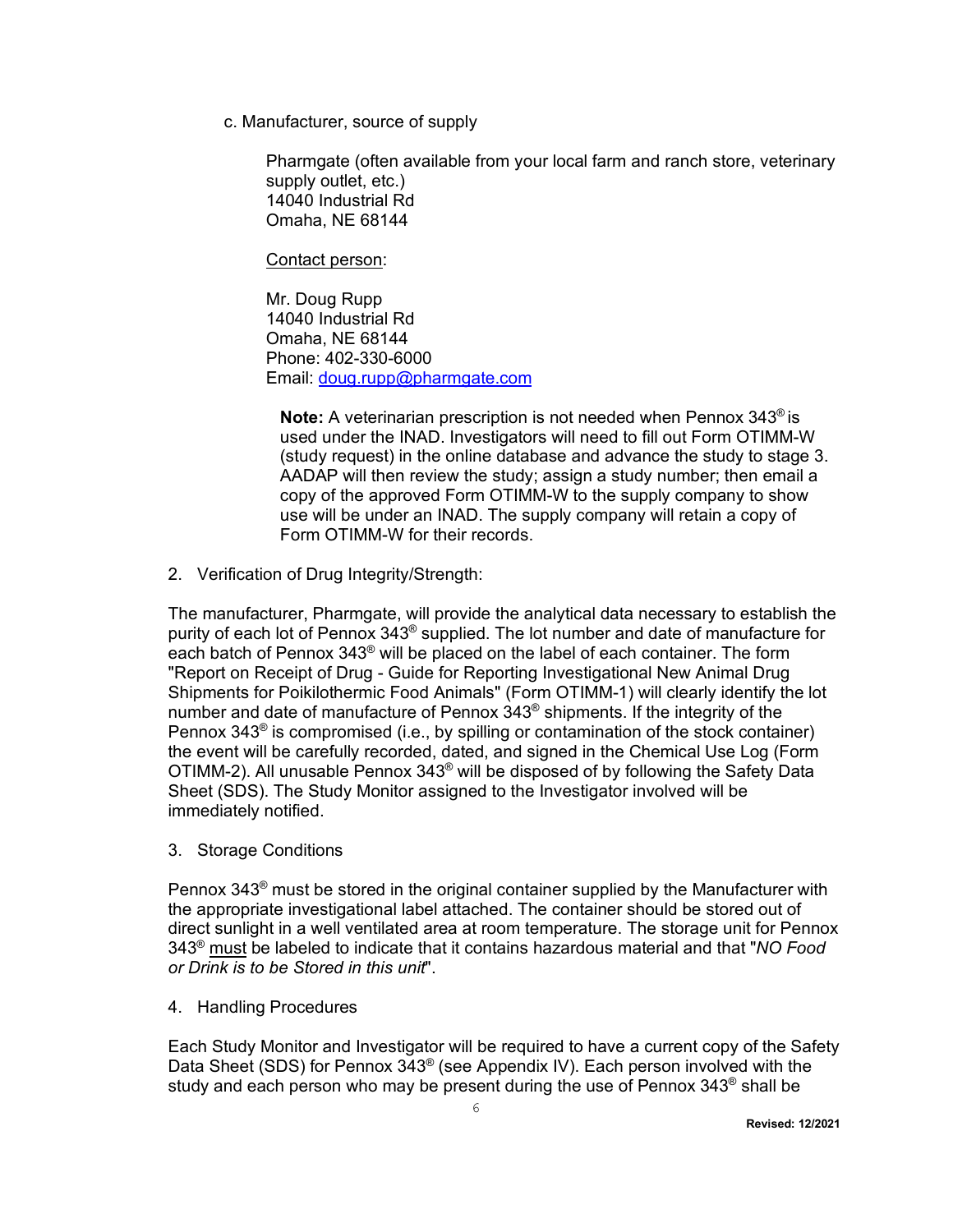required to read the SDS. Safety precautions as outlined in the SDS will be followed at all times when working with Pennox  $343^{\circ}$ .

5. Investigational Labeling

A copy of the label to be attached to each container of Pennox  $343^{\circ}$  medicated feed is provided in Appendix V. It is the responsibility of the Investigator to ensure proper labeling of all containers of Pennox 343®.

6. Accountability

Pharmgate will be the sole supplier of Pennox 343® to all Investigators under INAD 9033. However, oxytetracycline hydrochloride often available from your local farm and ranch store, veterinary supply outlet, etc.

*The Online INAD Database must be used by Investigators for ALL INAD reporting. The online INAD database has a built-in system of checks, balances, and email notifications to ensure that all information/data reporting and accountability follows established INAD Study Protocol guidelines. Unless data is entered directly into the online INAD database (i.e., not captured elsewhere at the time of observation or measurement and transcribed into the online INAD database) investigators must archive hard copies of all raw data.*

1. All facilities using Pennox 343®:

Immediately upon receiving an order/shipment of Pennox 343®, the Investigator must complete Form OTIMM -1 "Report on Receipt of Drug - Guide for Reporting Investigational New Animal Drug Shipments for Poikilothermic Food Animals" (located in the "Manage/View Drug Inventory" section of the investigator account). The Study Director will forward a copy of this form to the FDA. Arrangements should be made between Investigators and Study Monitors to insure completed Form OTIMM-1s are received by the Study Director within 10 days of drug receipt.

All Investigators are also responsible for maintaining an accurate inventory of Pennox 343® on-hand. A Chemical Use Log (Form OTIMM-2) must be completed and maintained by each Investigator. Each time Pennox 343® is used, it must be recorded by the Investigator in the Results Report form in the "Amount Of Drug Used" table.

At the conclusion of field trials, all remaining Pennox  $343^{\circ}$  will be destroyed by following the SDS (note: unless diquat is planned for use in another approved field trial, and planned usage is within the storage guidelines established by the manufacturer). Disposition of all Pennox 343® must be properly recorded and accounted for on the Chemical Use Log (Form OTIMM-2). The Study Monitor will be responsible for verifying the quantity of Pennox 343<sup>®</sup> remaining on hand versus the amount indicated on Form OTIMM-2. **Note:** Pennox 343® can be transferred to other facilities that are participating under INAD 9033 or transferred to approved agriculture labeled use. Transfers must be shown on Form OTIMM-2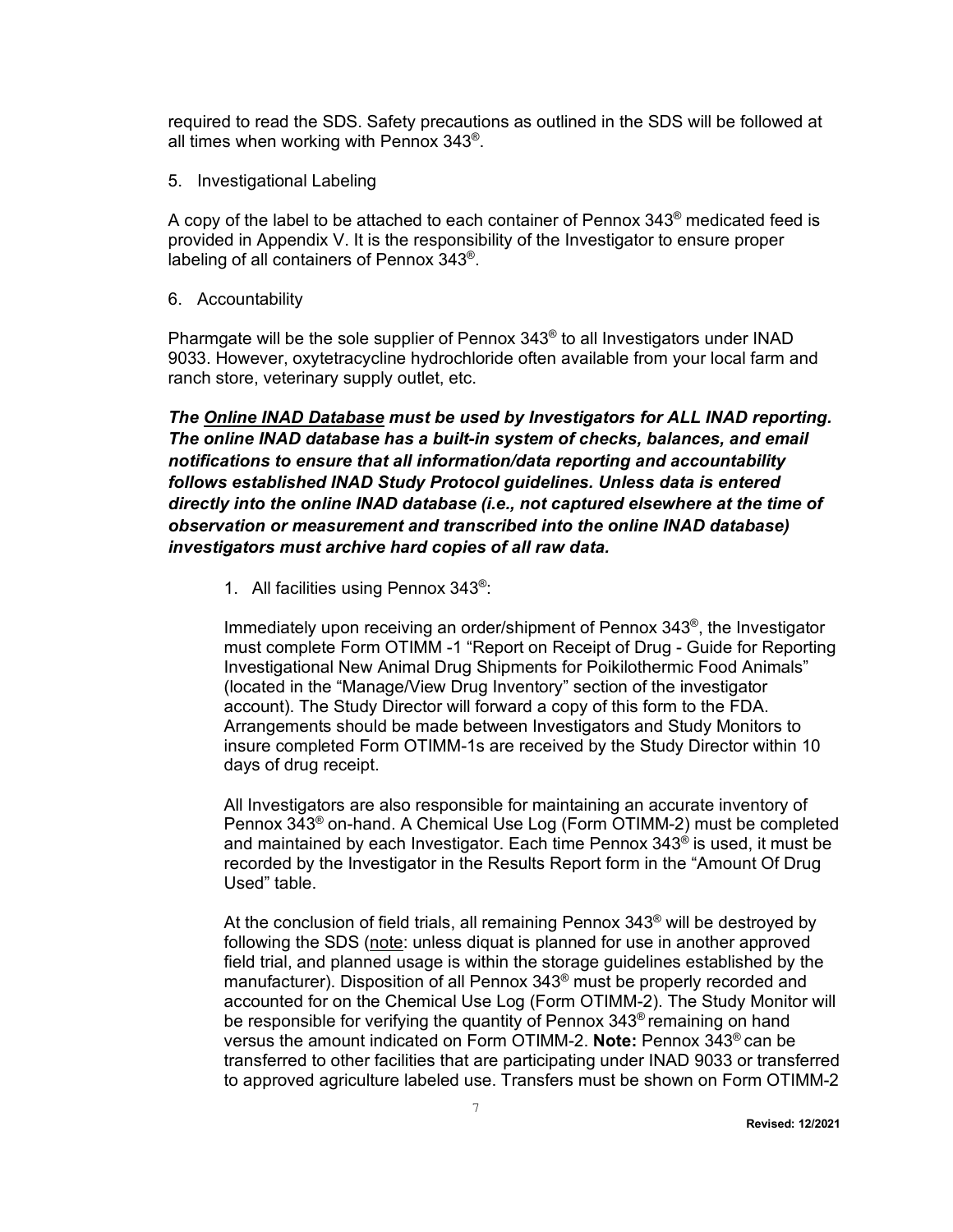#### 7. Preparation Procedures

Oxytetracycline will be supplied to Investigators as Pennox  $343^{\circ}$  containing 343g of active oxytetracycline hydrochloride per pound of product. Hence, when calculating desired treatment concentration, Investigators should consider Pennox 343® to be 75.6% active oxytetracycline. Pennox  $343^{\circ}$  should not be adulterated in any manner prior to use.

### B. Items Needed for Treatment, Data Collection, Etc.:

Sampling techniques and diagnostic equipment will most likely be provided by trained fish health biologists serving as Study Monitors or their designee(s). Equipment and supplies needed would include items to sample, culture, grow and identify culture growths microscopically. Standard fish culture supplies and equipment would also be required.

When the Study Protocol has been approved and treatments are scheduled, the Investigator at each facility covered by the Pennox 343® INAD will need to complete several forms located in the online INAD database. These forms are described in Section XIII. Copies of these forms are attached to this Study Protocol and will be used as a guide only for collecting the data that will be entered into the online INAD database.

### <span id="page-7-0"></span>**VIII. EXPERIMENTAL UNIT**

The experimental unit in this clinical field trial will consist of a contained or isolated group of fish. This will generally be a group of fish contained in a tank, raceway, or pond. In some cases, the experimental unit may be individual animals.

### **IX. ENTRANCE CRITERIA**

A. Facilities/Investigators

<span id="page-7-1"></span>The proposed facility and the Investigator must be listed in Appendix IIIa of the Study Protocol for the current calendar year before Pennox 343® can be ordered and dispensed under this INAD. Last minute deviations can be requested by the Sponsor, Study Director, or by an Investigator in case emergency use-pattern needs should arise (See Section XX). However, poor planning and/or a lack of preparation will not be considered an emergency situation.

- B. The characteristics of the study animals (species, number, etc.) is presented in Appendix VIb.
- C. Environmental conditions

Environmental conditions will be variable and include a broad spectrum of water temperatures and water quality parameters. Environmental conditions will be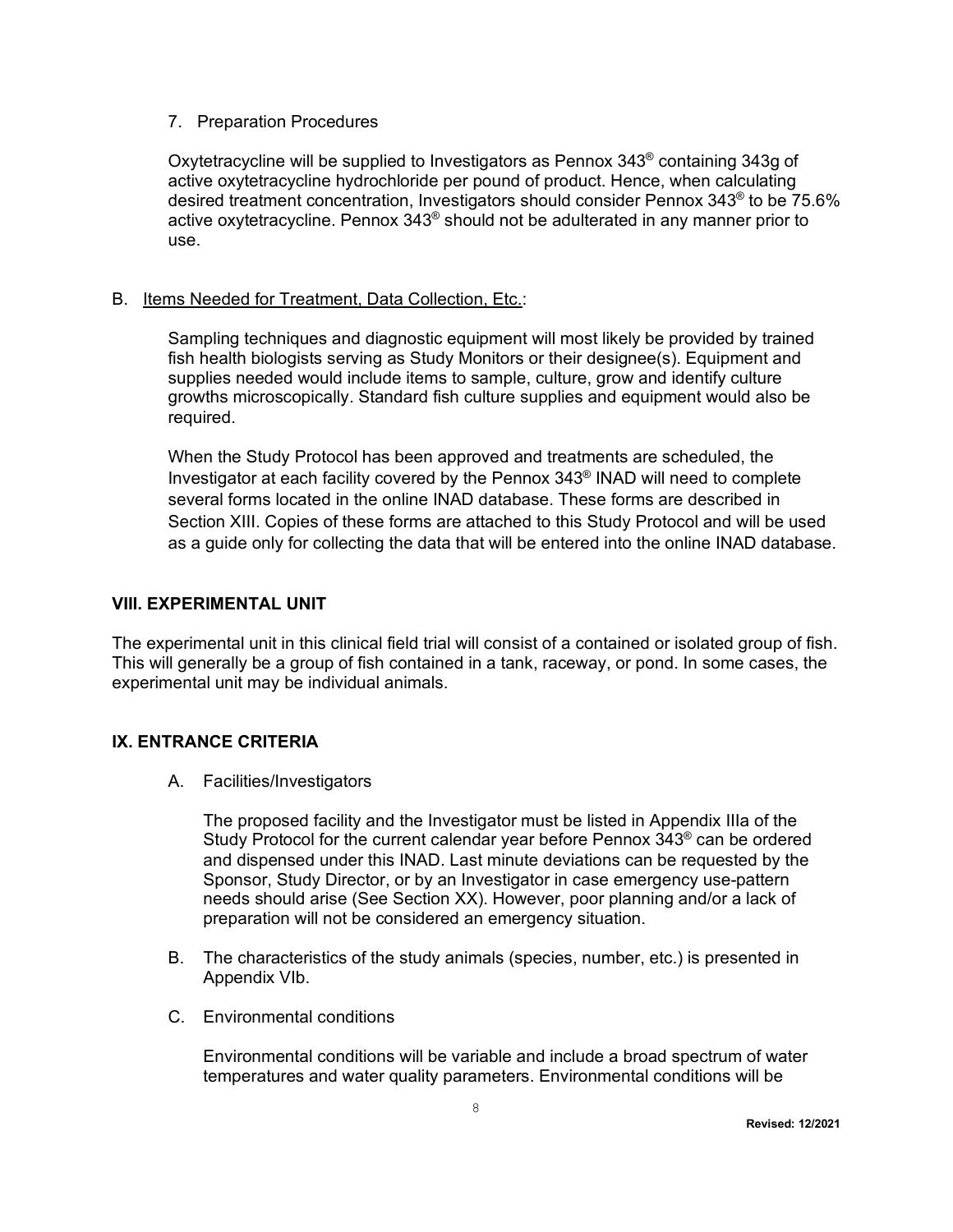reported on a Form OTIMM-3. Drug discharge must be in compliance with local **NPDES** permitting requirements.

D. Ability of Investigator to fulfill all the requirements of the Study Protocol

See Appendix IIIb for example of knowledge required of hatchery managers (i.e., Investigators).

**Prior to initiating each treatment event**, the Investigator must first complete Form OTIMM-W. "Worksheet for Designing Individual Field Trials" (located under the "New Study Request" tab in the investigator account) that pertains to each specific treatment event. The worksheet should be filled out and forwarded to the Study Monitor through the online INAD database. The Study Monitor will review the planned treatment (worksheet) and forward it to the Study Director at the AADAP Office. The Study Director will then review the worksheet, assign the approved treatment a Study Number, and then the online INAD database will notify both the Investigator and the Study Monitor of the assigned number and approval to proceed. In most cases, this entire process should be able to be accomplished within a single working day. After initiation of the field trial, the Investigator should also record the assigned study number on any paper forms that are being used as a guide to collect the data to enter in the online database (i.e., Form OTIMM-2 and OTIMM-3), as well as on any additional correspondence regarding that specific treatment event. If for some reason the Investigator is unable to reach the Study Monitor with regards to Worksheet approval and the need for treatment is immediate, the Investigator should contact the AADAP Office for permission to proceed.

Note: The online INAD database, which must be used by Investigators for all INAD reporting, has a built-in system of checks, balances, and email notifications to ensure that all information/data reporting follows established INAD Study Protocol guidelines.

- E. Pathogen/disease considerations
	- a. Bacterial fish pathogens should be presumptively identified by procedures described in Section 3 of the "Blue Book" (Procedures for the Detection and Identification of Certain Fish Pathogens, Third Edition, Fish Health Section/American Fisheries Society, 1985). Other, more sensitive methods described elsewhere in peer-reviewed references, or as mutually determined by the local fish health biologist, in consultation with the Study Monitor, also may be used. (**Note**: **Diagnostic methods other than those in the Third Edition of the "Blue Book" should be described on a separate sheet attached to a Form OTIMM-3 "Results Report Form"**).
	- b. There should be increased mortality rates among fish in a rearing unit(s) for three or more consecutive days. (Note: Station history and the experience of the investigator, monitor, or the fish health biologist may over-ride this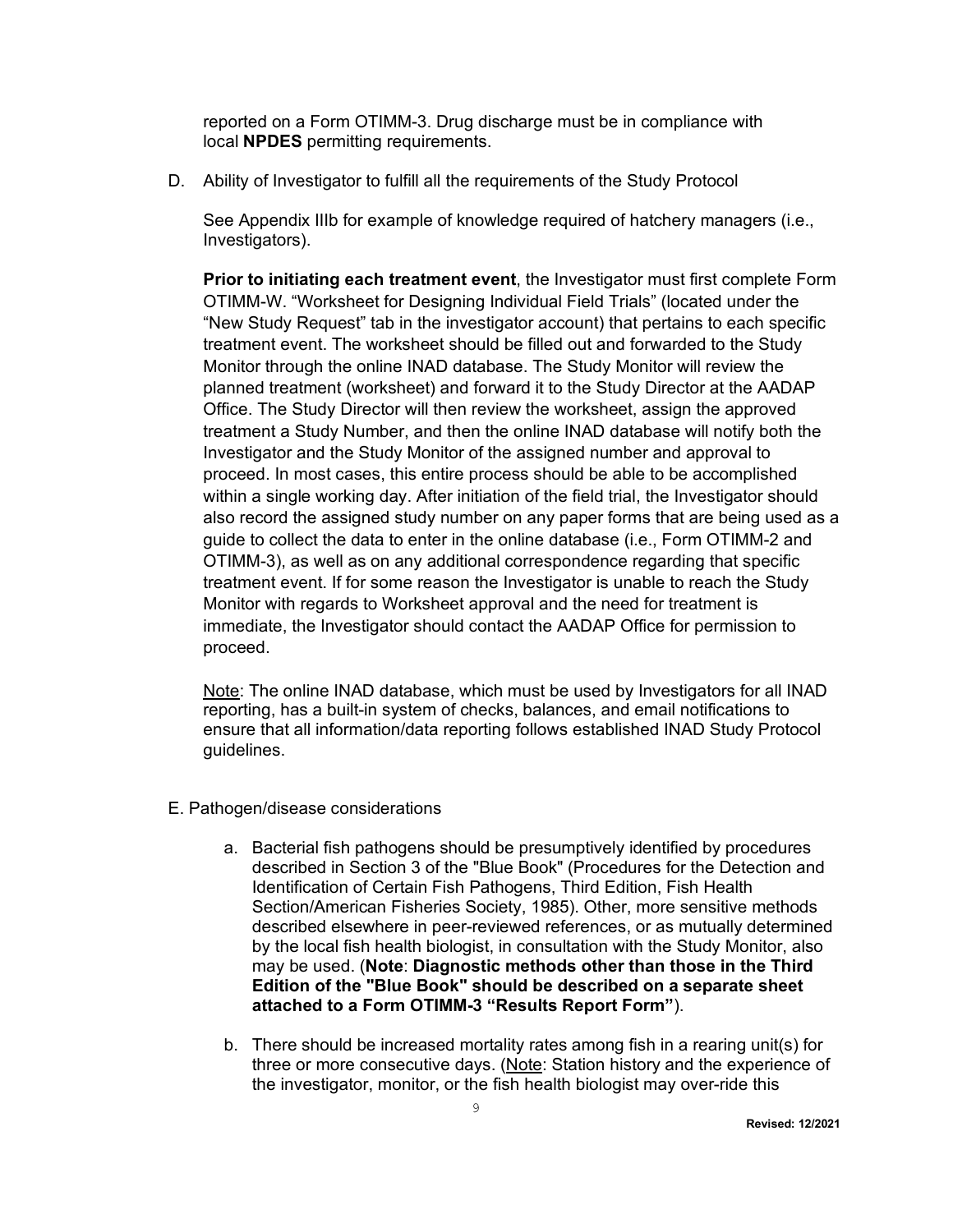criterion to halt potentially explosive disease outbreaks. In such cases, however, careful diagnostic surveillance should be carried out in all rearing units proposed for treatment and controlled tests should be carried out if at all possible.)

<span id="page-9-0"></span>c. Typical disease signs should be detectable in at least a few fish and the causative pathogen should be identified.

#### **X. TREATMENT GROUPS**

- A. A treatment group or experimental unit may be an entire tank, pond, raceway, or group of fish, or it may be individual animals.
- B. Non-treated control groups will not be a requirement for clinical field trials evaluating the efficacy of Pennox 343® due to the following conditions:
	- 1. Outbreaks of BGD or flavobacteriosis often occur in only one tank or raceway at a time.
	- 2. BGD is often so virulent that epizootic-type mortality can be expected in untreated controls. Flavobacteriosis that occurs under stressful culture conditions can also result in epizootics if the disease organism is not controlled.
	- 3. Separating diseased fish into control and treatment groups may not only increase the stress placed on fish, but may also change environmental conditions such as population density, water quality, etc. These factors may impact the rate of progression of BGD and flavobacteriosis. Although it may be possible to minimize such bias by transferring two sub-groups of "sick" fish into two separate, but equal tanks (where one group will receive treatment and the second will serve as a non-treated control), such "study design" is not an option at many facilities. Furthermore, as diseased fish are reservoirs of flavobacterial infection, whenever fish are transferred to new rearing units, the potential for infection is increased.
- C. Although as stated above untreated control groups are not a required element of treatment under this INAD exemption, **it is important for all investigators to note that field trials conducted under a more stringent study protocol (i.e including requirements for non-treated controls groups, replication, blinding, dose verification, etc.) will ultimately be required in order to support a NADA for Pennox 343®. It is also important to note that the INAD sponsor fully expects that a limited number of facilities/investigators listed under this INAD exemption will agree to participate in such "pivotal" efficacy studies.** These studies will be initiated only after direct consultation between facilities/investigators and the sponsor. These studies will be conducted under a separate FDA-approved study protocol (i.e. not the INAD study protocol), and will also be conducted with assistance from, and under the direct supervision of, the sponsor. **If for any reason it becomes apparent to the sponsor that facilities/investigators listed under this INAD are not willing to participate in such "pivotal" studies, the sponsor will request that FDA terminate the INAD.**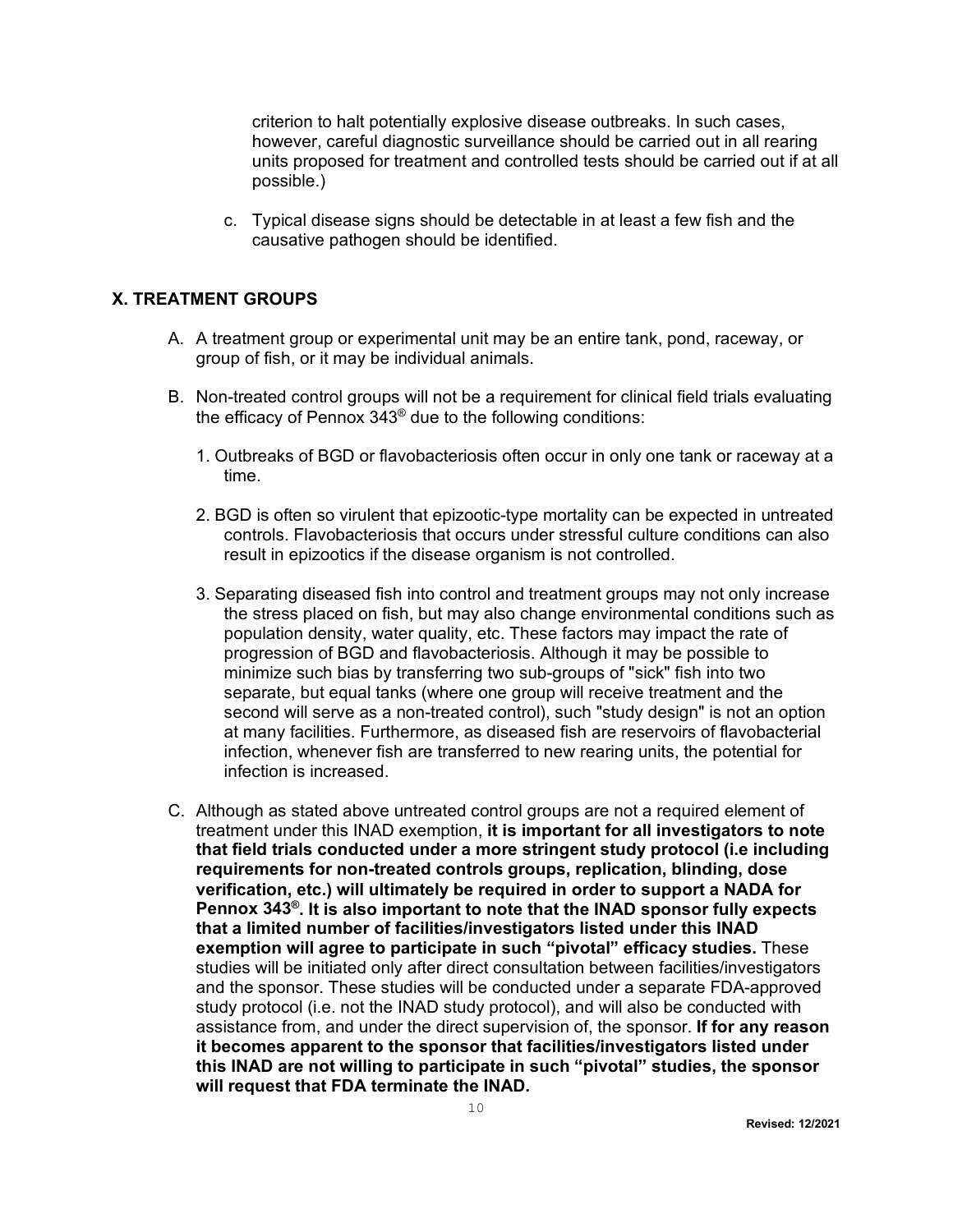### **XI. TREATMENT SCHEDULES**

A. Route of administration

<span id="page-10-0"></span>Pennox343® will be administered only as an immersion treatment.

- B. Dosage, treatment duration, and dosing interval/repetition
	- **Objective A** [For the control of furunculosis, bacterial hemorrhagic septicemia, enteric redmouth, flavobacteriosis, and vibriosis in a variety of salmonid fish species]

Treatment at 20 mg oxytetracycline per liter of water for 1 hour.

A single treatment event with no repetition.

**Objective B** [For the control of enteric septicemia in catfish, and bacterial hemorrhagic septicemia, pseudomonas disease, and flavobacteriosis in catfish, sturgeon, temperate bass, and other cool and warmwater fish species]

Treatment at 20 mg oxytetracycline per liter of water for 1 hour.

A single treatment event with no repetition.

**Objective C** [For the control of furunculosis, bacterial hemorrhagic septicemia, enteric redmouth, flavobacteriosis, and vibriosis in a variety of salmonid fish species]

Treatment at 20 mg oxytetracycline per liter of water for 1 hour.

One to four treatments administered on consecutive days.

**Objective D** [For the control of enteric septicemia in catfish, and bacterial hemorrhagic septicemia, pseudomonas disease, and flavobacteriosis in catfish, sturgeon, temperate bass, and other cool and warmwater fish species]

Treatment at 20 mg oxytetracycline per liter of water for 1 hour.

One to four treatments administered on consecutive days.

C. Drug preparation and administration procedures

Oxytetracycline will be supplied to Investigators as Pennox  $343^{\circ}$  containing 343g of active oxytetracycline hydrochloride per pound of product. Hence, when calculating desired treatment concentration, Investigators should consider Pennox 343® to be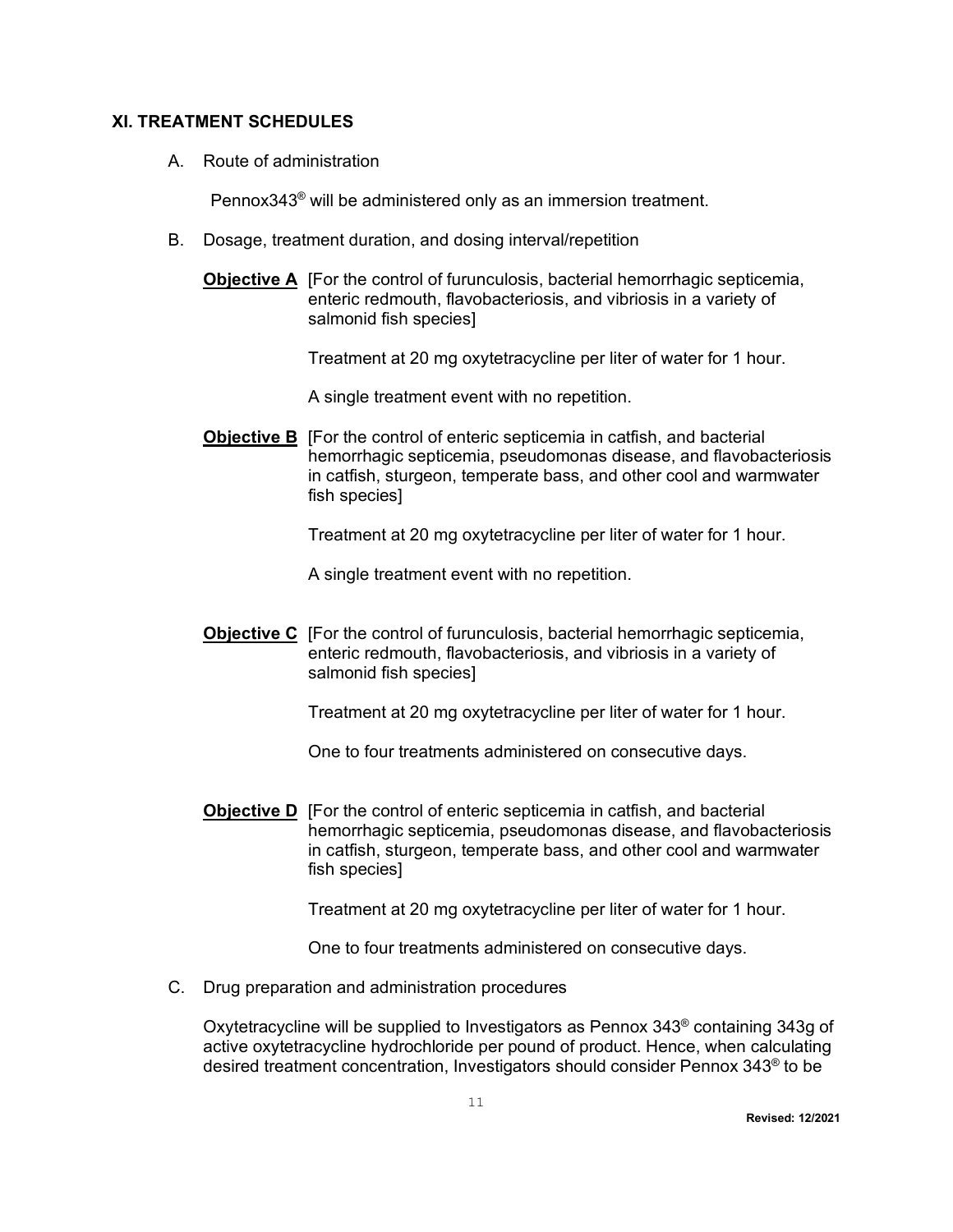75.6% active oxytetracycline. Pennox 343® should be thoroughly mixed in rearing unit water. Pennox 343® should not be adulterated in any manner prior to use.

D. Permissible concomitant therapy

Since efficacy data are being collected during the INAD process, there should be little or no concomitant therapy. Preferably, there should be no other therapy during a period extending from 2 weeks prior to treatment to 2 weeks after treatment. Investigators must be prepared to minimize changes in fish cultural procedures or environmental conditions, and apply no other treatments following treatment with Pennox 343®.

<span id="page-11-0"></span>However, if concomitant therapy is required in order to protect valuable fish stocks (i.e., threatened and endangered species not for human consumption) it should be fully documented and the efficacy data from the Pennox  $343^{\circ}$  treatment involved should be appropriately labeled. Contact the AADAP Office for the information that will need to be provided in the Form OTIMM-3 if concomitant therapy is conducted.

### **XII. TREATMENT RESPONSE PARAMETERS**

The collection and reporting of source data begins with the decision to treat valuable fish based on hatchery records or field management practices that indicate treatment is warranted. Daily morbidity and mortality records, case history records, as well as any extenuating or mitigating circumstances that may affect treatment response need to be documented. All pertinent treatment response parameters should be reported on Form OTIMM-3. Treatment response parameters that should be addressed include the following:

1. Primary Parameters

Morbidity and mortality data, coupled with case history and analyses of bacterial load, usually indicate when Pennox 343® treatment is needed. **Source data must be collected for 5 days before treatment, during treatment, and for 10 days after the treatment period has ended**. Collection of this data is critically important. Samples of kidney or other tissue should be removed from groups of representative fish and tested by bacteriological, serological, or other methods to determine the presence of target pathogens.

2. Secondary Parameters

Secondary parameters may also include general observations on fish behavior and response to routine culture/handling activities. This would include such responses as feeding activity, feed consumption, apparent level of stress, negative fish behavior, etc.

3. Adverse Reactions

Any adverse reaction to treatment should be reported **immediately** to the Study Monitor, who will in turn notify the Study Director. Such responses might include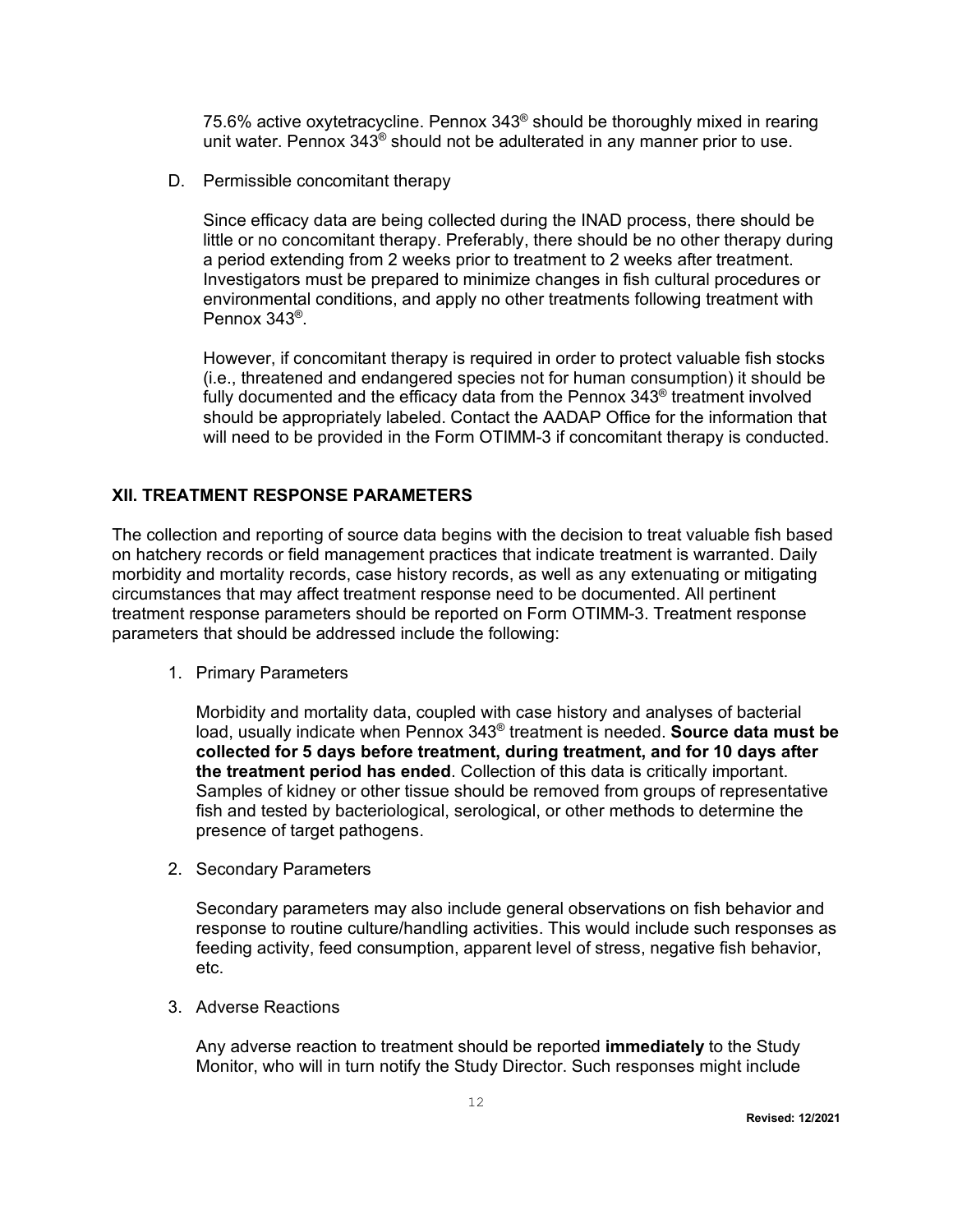extremely negative responses/behavior by the fish or hazards to the applicator. Although Pennox  $343^{\circ}$  immersion therapy has been used extensively for many years with beneficial effect in fish culture, it is possible adverse reactions may occur under certain environmental conditions or with respect to specific species/strains of fish. Carefully observe all treated fish for any signs of any adverse reaction to treatment. The Investigator should carefully document all observations of adverse reactions. **If any signs of drug toxicity are detected, they should also be documented and immediately reported to the Study Monitor, who will in turn notify the Study Director.**

<span id="page-12-0"></span>**Note:** Investigators are strongly encouraged to record observations/comments with respect to all phases of treatment. This may include a description of events before, during, and post-treatment. All extenuating or mitigating treatment circumstances need to be described in detail. Such information is imperative so that accurate study/data analysis can be performed.

### **XIII. FORMS FOR DATA COLLECTION**

When the Study Protocol has been approved and treatments are scheduled, the Investigator at each facility covered by Pennox 343® INAD 9033 will need to complete the following forms:

- Form OTIMM-W. Worksheet for Designing Individual Field Trials under Pennox 343® INAD 9033 - located in the New Study Request tab
- Form OTIMM -1. Report on Receipt of Drug Guide for Reporting Investigational New Animal Drug Shipments for Poikilothermic Food Animals – located in the Manage/View Drug Inventory tab
- Form OTIMM -2. Chemical Use Log for Clinical Field Trials under Pennox 343® INAD 9033 – located in the Manage/View Drug Inventory tab and filled out in Form OTIMM-3 to show use
- Form OTIMM -3. Results Report Form for Use of Pennox 343® INAD 9033 located in the Active Studies table on the home page

<span id="page-12-1"></span>Copies of these forms are attached to this Study Protocol. Actual reporting is accomplished on forms located in the online INAD database.

#### **XIV. RECORD KEEPING PROCEDURES**

As stated immediately above, all data reporting are accomplished via forms located in the online INAD database. All current and completed studies conducted under the investigator account will be stored and available in the online INAD database to the current study monitor, study investigator, and AADAP.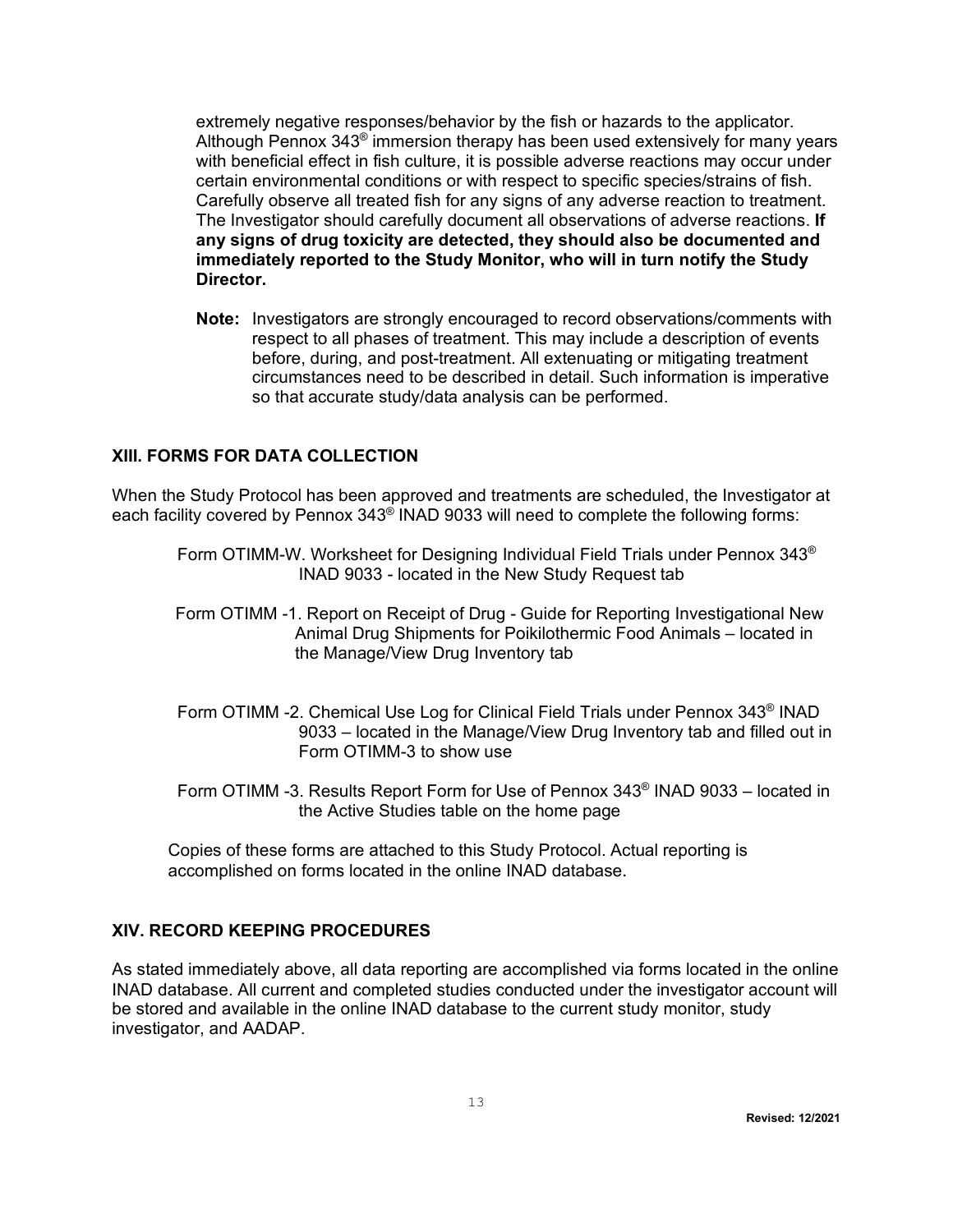### **XV. DISPOSITION OF INVESTIGATIONAL ANIMALS**

Animals that die during treatment should be disposed of by burial or incineration. All fish treated with Pennox 343<sup>®</sup> must be maintained in culture facilities for a specified withdrawal time following completion of therapy before stocking/release or harvest. Specific withdrawal time is based upon treatment objective as defined in Section XI.B of this study protocol and are as follows:

<span id="page-13-0"></span>

| Objective A: | 21 days |
|--------------|---------|
| Objective B: | 21 days |
| Objective C: | 60 days |
| Objective D: | 60 days |

No withdrawal period will be required for fish that will not be catchable for the 21 days or more for objectives A or B or 60 days or more for objectives C or D after release, or are illegal for harvest.

The Investigator must verify compliance with requirements regarding the disposition of all treated fish on Form OTIMM-3.

### <span id="page-13-1"></span>**XVI. DISPOSITION OF INVESTIGATIONAL DRUG**

Pennox  $343^{\circ}$  will be used only in the manner and by the individuals specified in the Study Protocol. If any unused Pennox 343® remains at the end of the study period, Investigators should contact Study Monitors for instructions regarding drug disposal. Drug disposal information is available in the Safety Data Sheet (SDS) located in Appendix IV of this protocol. Disposition of all Pennox 343® must be properly recorded and accounted for on the Chemical Use Log (Form OTIMM-2). The Study Monitor will be responsible for verifying the quantity of Pennox 343® remaining on hand versus the amount indicated on Form OTIMM-2. The investigational drug may not be redistributed to others not specified by the protocol and should not be retained by the Investigator after completion of the study (note: unless Pennox 343<sup>®</sup> is planned for use in another approved field trial, and planned usage is within the storage guidelines established by the manufacturer). The investigational drug may not be redistributed to others not specified in the Study Protocol. Transfers must be shown on Form OTIMM-2.

### **XVII. DATA HANDLING, QUALITY CONTROL, MONITORING, ADMINISTRATIVE RESPONSIBILITIES**

A. Drug distribution

<span id="page-13-2"></span>See Section VII.A.6. Accountability for information and details.

B. Study Monitors

Study Monitors are generally fish health professionals with experience in diagnosing and treating fish diseases, and the ability to monitor overall fish health with respect to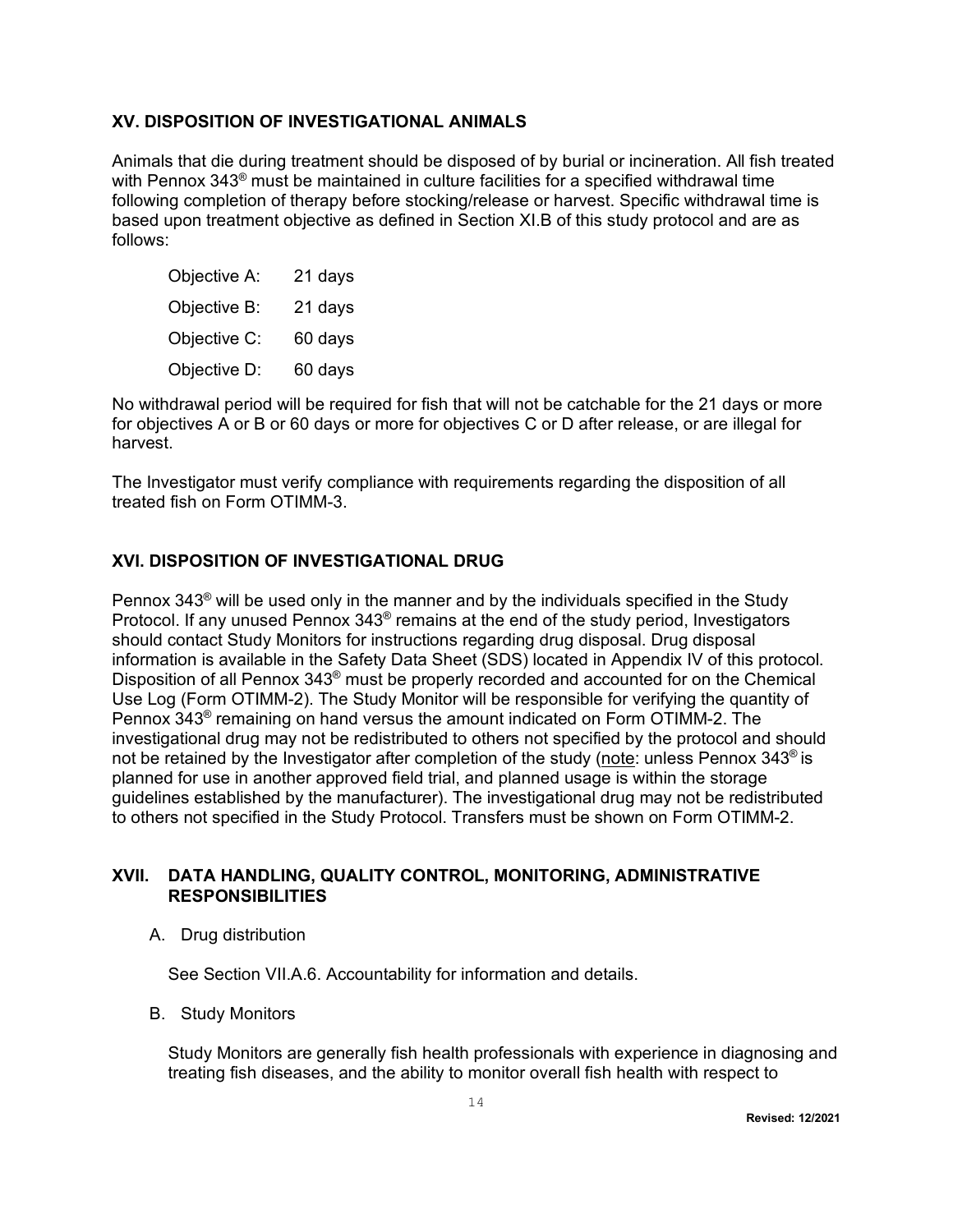ongoing fish culture practices. A study monitor will be selected by each facility that is authorized to treat fish with Pennox  $343^{\circ}$  under this INAD. A list of Study Monitors, along with addresses and phone numbers, can be found in Appendix II. Study Monitors are responsible for supervision of the trials, adherence of the Investigator to the Study Protocol, and inspection of the site.

C. Special equipment and materials

Most of the equipment and materials required for this study (with the exception of the Pennox  $343^{\circ}$  itself are already available at each participating fish hatchery. The use of various drugs, chemicals, and therapeutants to meet management and/or production goals is a common occurrence at most fish hatcheries. Fish hatchery managers (i.e., Investigators) are well trained and well equipped to handle these situations (see Appendix IIIb). If any additional equipment or materials are required, they will be provided by the Study Monitors (See Section VII.B. Items needed for sample collection, observations, etc.).

D. Administrator of the drug

Pennox  $343^{\circ}$  will be administered directly by the assigned Investigator (fish hatchery manager) or under the Investigator's direct supervision (see Appendix IIIa for names). Pennox 343® will be maintained in a secure location, and only the Investigator or persons under his/her direct supervision will have access.

E. Drug accountability records

See Section VII.A.6. Accountability for details and the following forms will be used as guides for data collection: Form OTIMM-W, Form OTIMM-1, Form OTIMM-2, and Form OTIMM-3.

F. Recording observations

The Investigator or a person under his/her direct supervision will be responsible for implementing the Study Protocol, making observations, collecting samples, and recording data during the clinical field trials. After the data have been collected and recorded on the forms, the Investigator will send the data to the Study Monitor who will ensure that all required information is provided. The Study Monitors will in turn send the data to the Study Director. The Study Director will analyze and summarize the data and prepare summary reports that will be submitted to the FDA. **Note: If the Study Monitor does not think all required information has been provided, or forms have not been satisfactorily completed, he/she should contact the Investigator and rectify the situation before forwarding the package to the Study Director.**

G. Data storage

The Investigator is responsible for complete and accurate data collection, and must complete all required data forms (see protocol Section XIII). The Investigator should forward all completed forms to the Study Monitor for review. Study Monitors should carefully check each set of data for accuracy and completeness. If a form is incomplete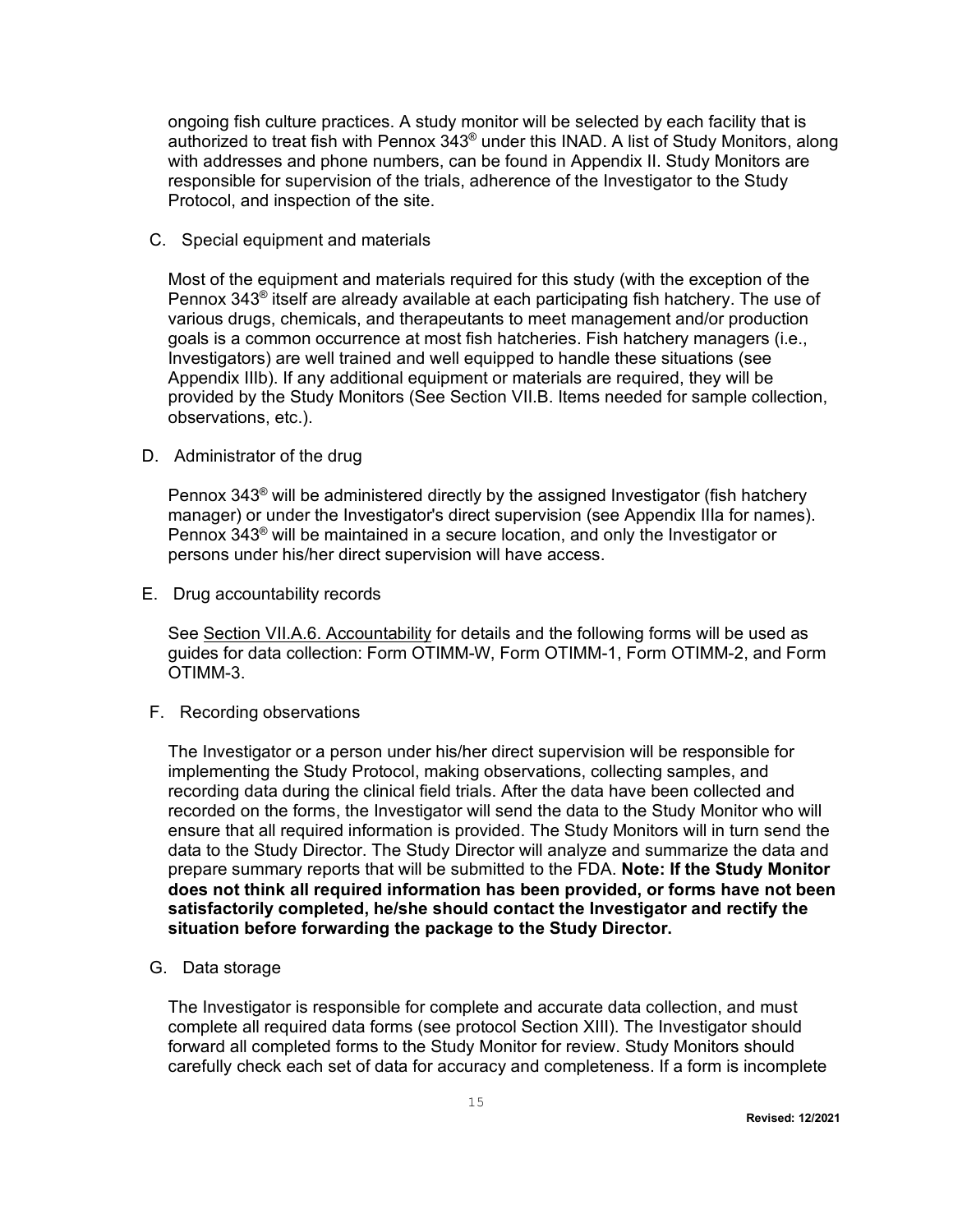<span id="page-15-0"></span>or inaccurate, it should be returned to the Investigator. If a form is complete and accurate, it should be forwarded to the Study Director at the AADAP Office. **Note:** data that is entered through the online INAD database will be archived in the database. These archived forms will be available as long as the study participant accounts remain open.

### **XVIII. PLANS FOR DATA ANALYSIS**

Data analysis will be completed by the Study Director located at the AADAP Office. Data from the treatment year will be summarized through tabulation and appropriate statistical analysis. INAD reports will be prepared and submitted to the FDA as required. This submission may include a request for an extension of the INAD based on the data collected during that year. When sufficient data are collected, the entire INAD data set will be summarized in a final report for submission to support a full NADA.

### <span id="page-15-1"></span>**XIX. PROTOCOL AND PROTOCOL AMENDMENTS**

A signed copy of the Study Protocol must be retained by each Investigator. At any time before a field trial begins, desired changes in the Study Protocol should be brought to the attention of the Study Director. The desired changes will be fully described in the form of an amendment along with the reason for the change. The amendment will be signed by the Sponsor (or its representative) and forwarder to the FDA for review. Copies of the signed amendment will be attached to each copy of the Study Protocol. **Investigators will be liable for non-compliance violation if drugs are used without a Study Protocol or in a manner different than specified in the Study Protocol, if forms are not filed on time, or if the study data are not properly collected, maintained, and reported.** The Study Monitor is responsible for ensuring that all INAD procedures are being followed as defined by the Study Protocol.

### <span id="page-15-2"></span>**XX. PROTOCOL DEVIATIONS**

Deviations from the established Study Protocol occasionally cannot be avoided. If deviations occur, the Study Monitor should be notified immediately. **Protocol deviations should be fully documented and should be accompanied by a written explanation of what happened, why, and what steps were taken to mitigate the deviation.** Deviations should be documented on Form OTIMM-3 in the *Description of Results* section and in the *Study Deviation*  field.

### <span id="page-15-3"></span>**XXI: E.O. 13891**

The contents of this document do not have the force and effect of law and are not meant to bind the public in any way. This document is intended only to provide clarity to the public regarding existing requirements under the law or agency policies.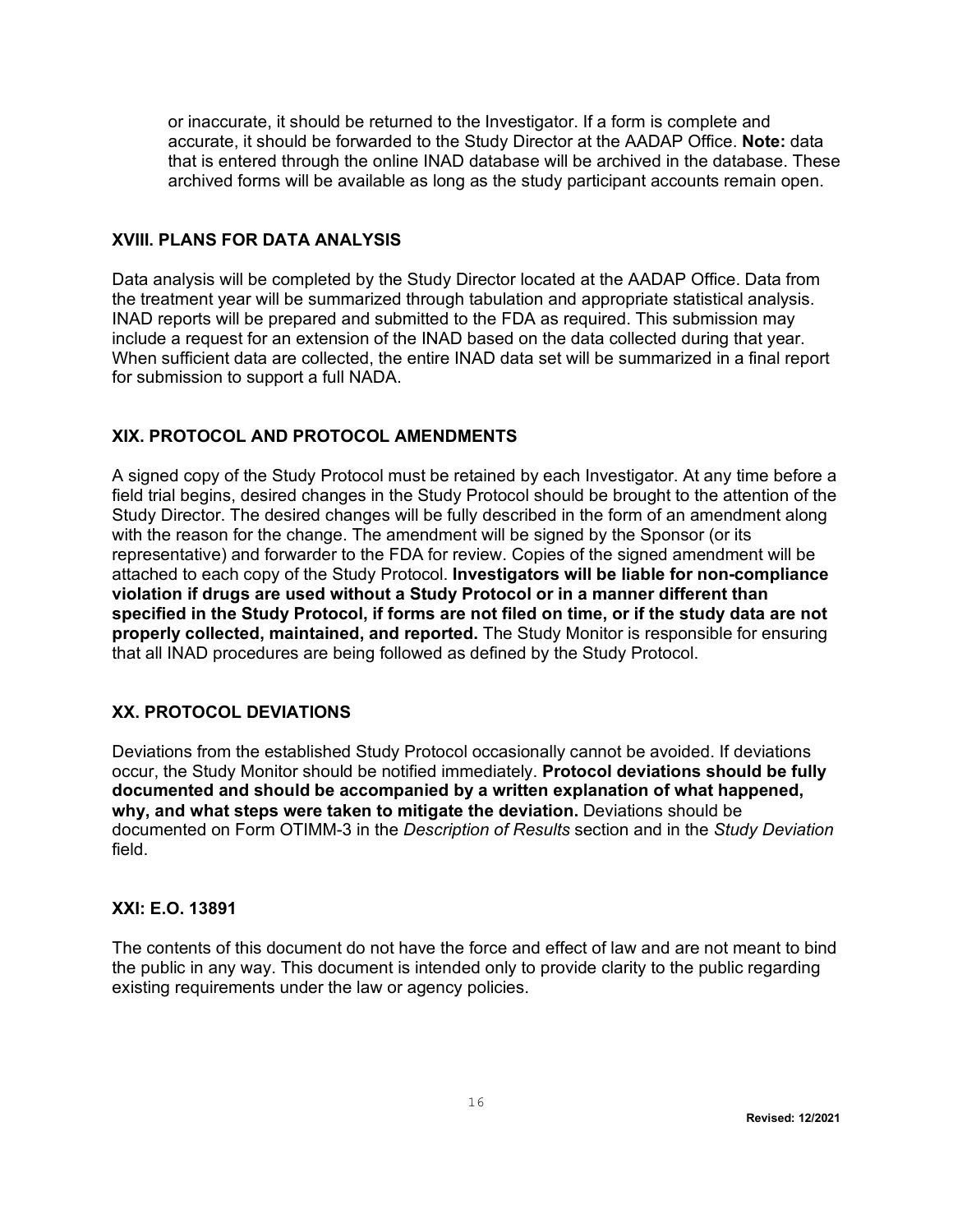## <span id="page-16-0"></span>**Appendix I. Sponsor Contact Information for Pennox 343® INAD #9033**

| <b>Sponsor:</b>         | Dr. Marilyn Blair, U.S. Fish and Wildlife Service, Aquatic Animal<br>Drug Approval Partnership (AADAP) Program<br>Phone: (406) 994-9904<br>Fax: (406) 582-0242<br>Email: marilyn j blair@fws.gov |  |  |  |
|-------------------------|--------------------------------------------------------------------------------------------------------------------------------------------------------------------------------------------------|--|--|--|
| <b>Sponsor Address:</b> | 4050 Bridger Canyon Road, Bozeman, MT 59715                                                                                                                                                      |  |  |  |

**Study Director:** Ms. Bonnie Johnson Aquatic Animal Drug Approval Partnership (AADAP) Program Phone: (406) 994-9905 Fax: (406) 582-0242 Email: bonnie johnson@fws.gov

## **Principal Clinical Field**

**Trial Coordinator:** Ms. Paige Maskill

Aquatic Animal Drug Approval Partnership (AADAP) Program Phone: (406) 994-9911 Fax: (406) 582-0242 Email: [paige\\_maskill@fws.gov](mailto:paige_maskill@fws.gov)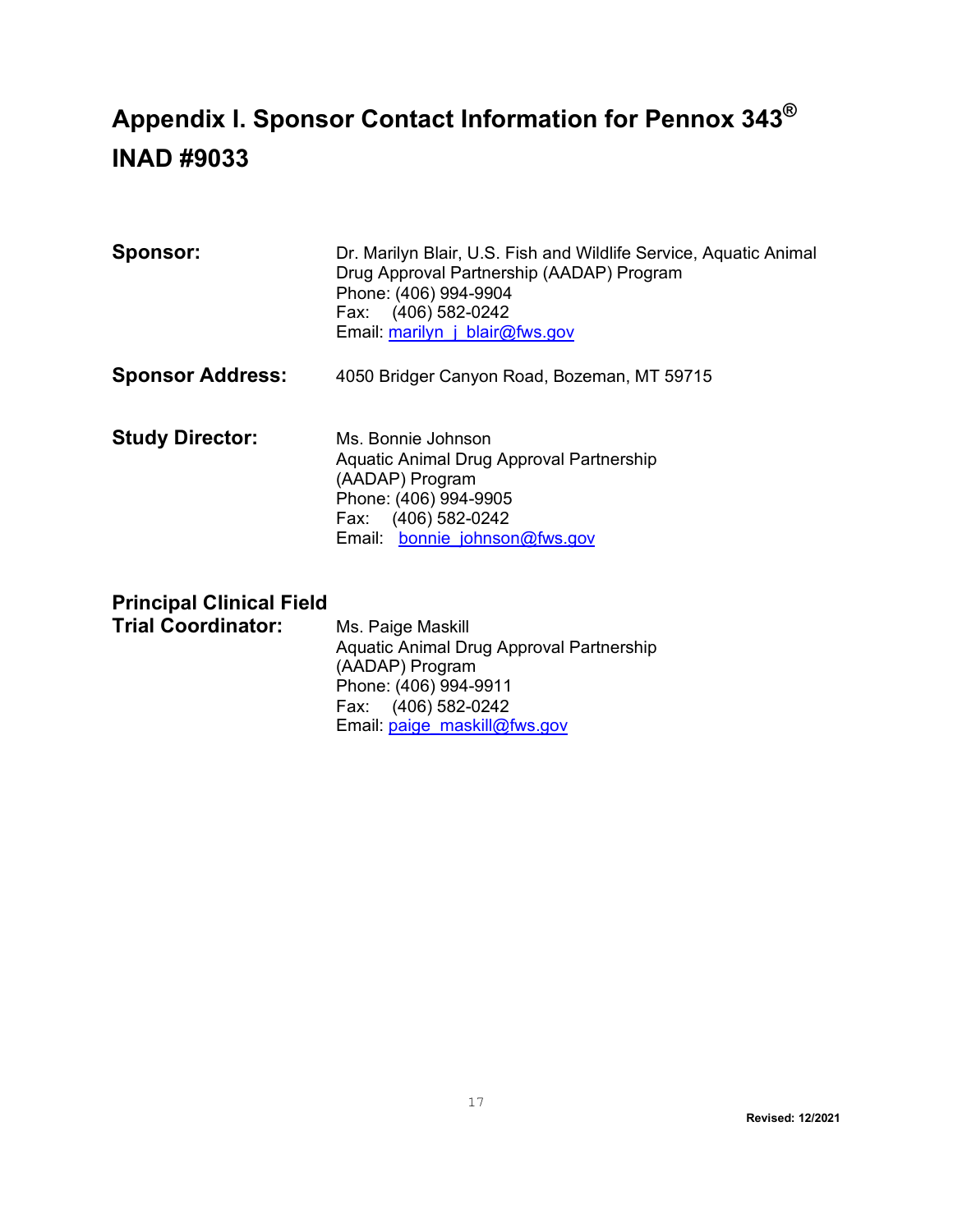# <span id="page-17-0"></span>**Appendix II. Study Monitors for Pennox 343® INAD #9033**

**Note:** This information will be provided directly to CVM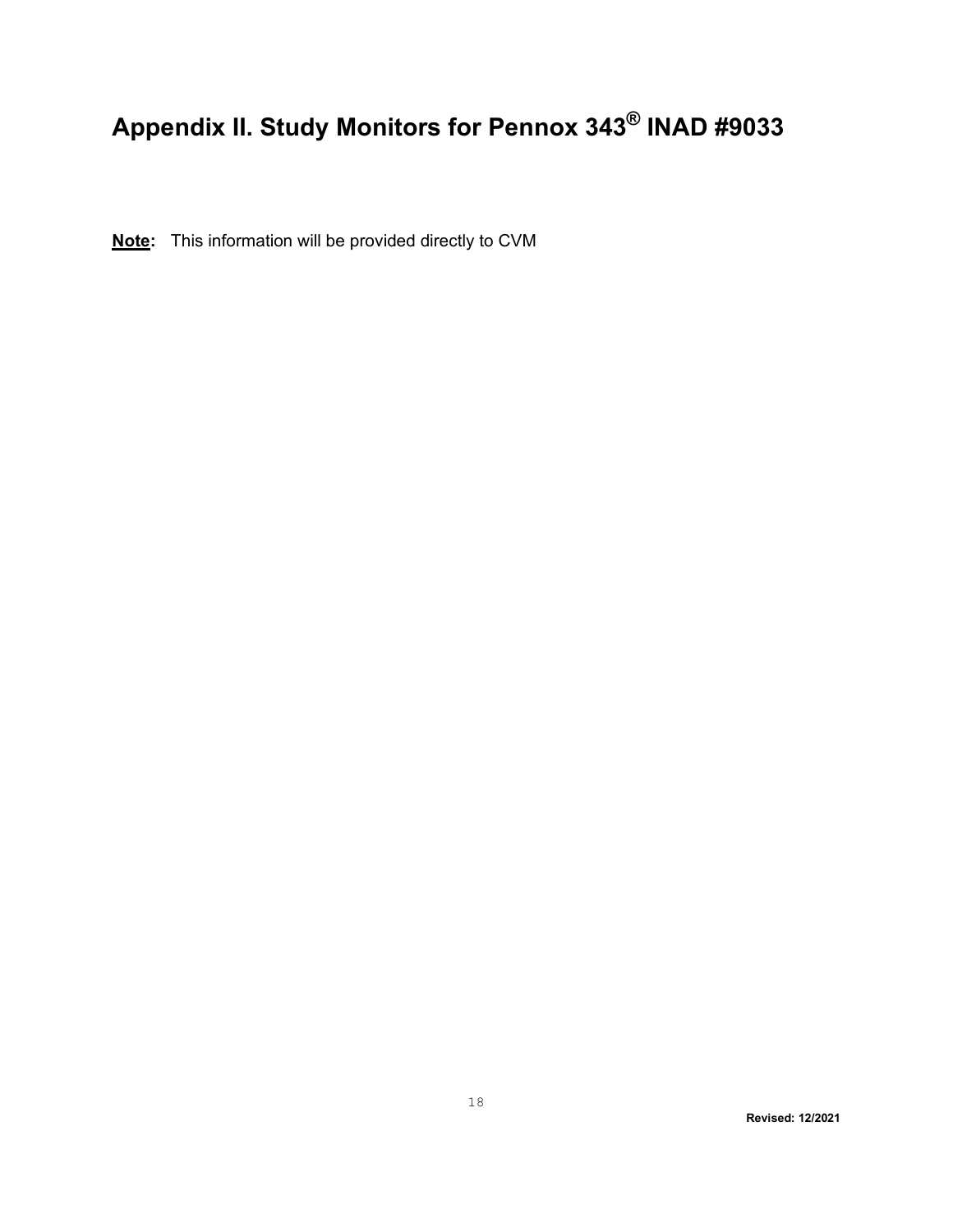## <span id="page-18-0"></span>**Appendix IIIa. Facilities and Names of Investigators Participating under Pennox 343® INAD #9033**

**Note:** This information will be provided directly to CVM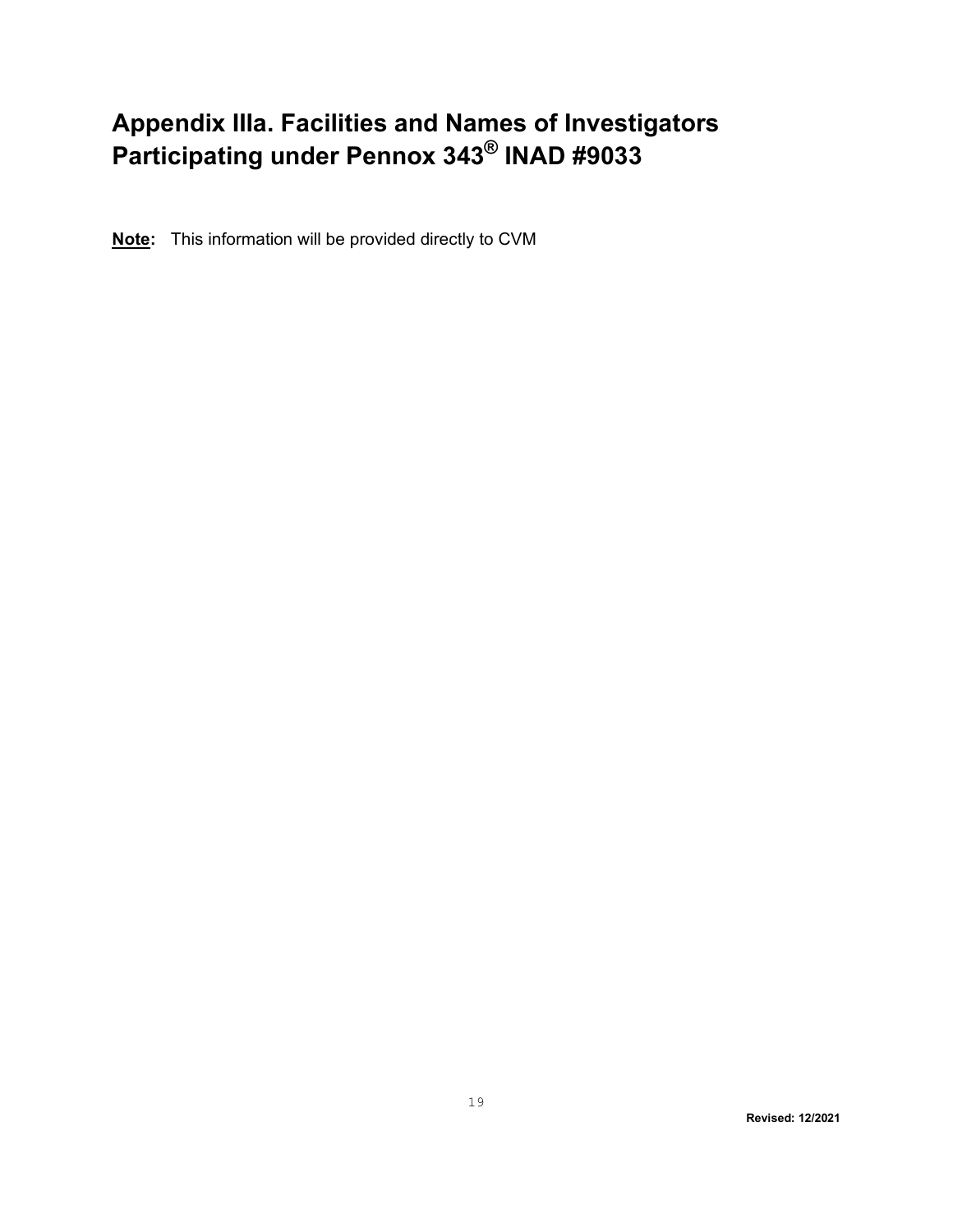## <span id="page-19-0"></span>**Appendix IIIb. Sample of Knowledge Required for Position of Hatchery Manager (i.e. Investigators)**

Professional knowledge of all facets of fishery biology as well as the ability to apply new scientific findings, developments, and advances toward the resolution of critical propagation problems involving the rearing a variety of fish species under a variety of water quality conditions, water temperatures, water chemistry, etc.

Knowledge of general bacteriology, parasitology, and water chemistry sufficient to treat fish for various diseases.

Skill in interpreting biological observations and ability to draw sound conclusions from available data.

Skill in developing and coordinating available resources to ensure effective management and utilization of manpower, equipment, and funds relative to established priorities and needs.

Skill in coordination of sometimes divergent resource issues to obtain common objectives, including interaction with other Federal, State, Tribal, and private agencies/facilities.

Knowledge of and skill in the use of effective management and supervisory techniques to provide support, guidance, and motivation to hatchery staff.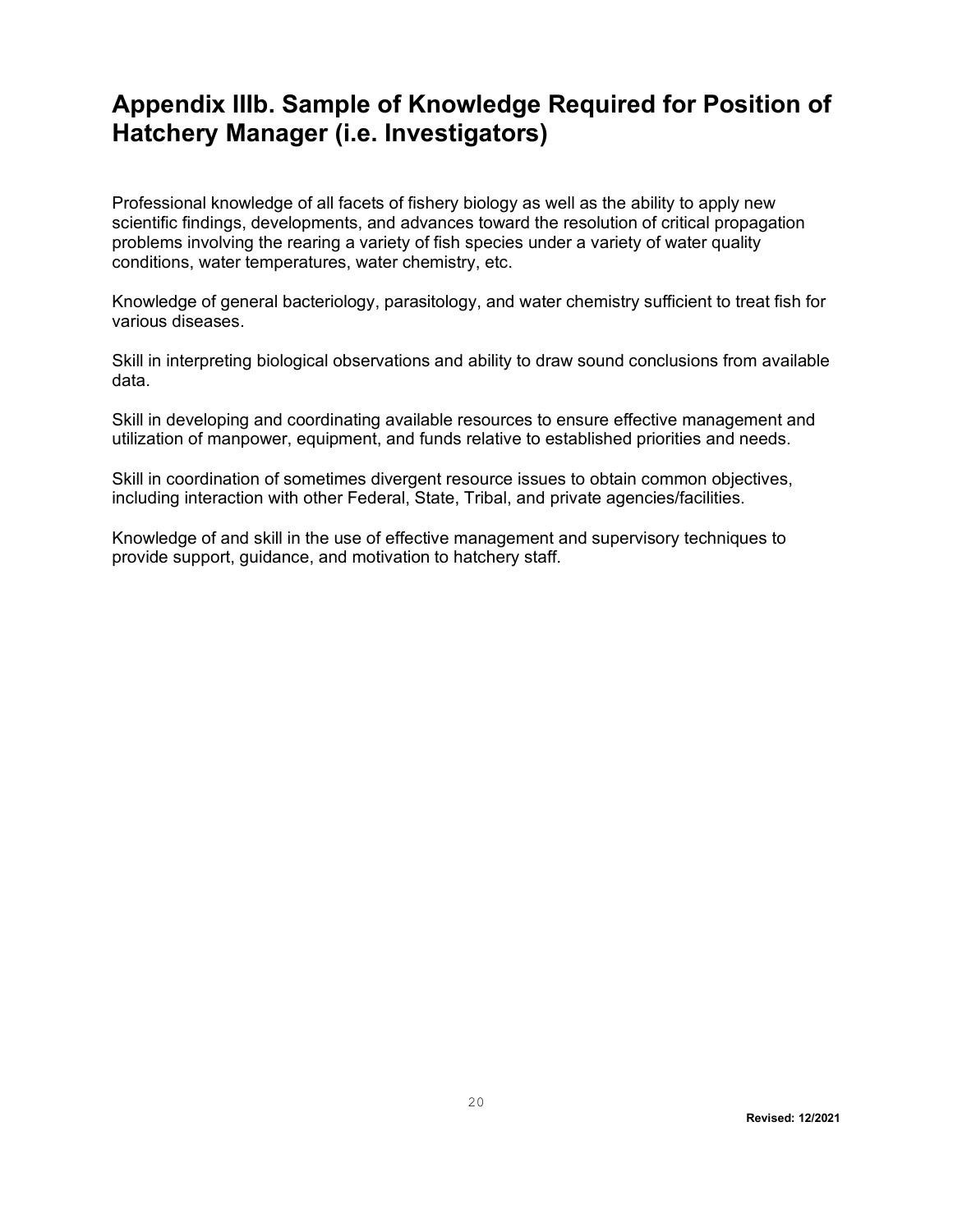## <span id="page-20-0"></span>**Appendix IV. Material Safety Data Sheet (MSDS) for Pennox 343® INAD #9033**

The SDS for Pennox 343® can be found at the drug sponsor's website

Pennox 343 (USA) EN sds (pharmgate.com)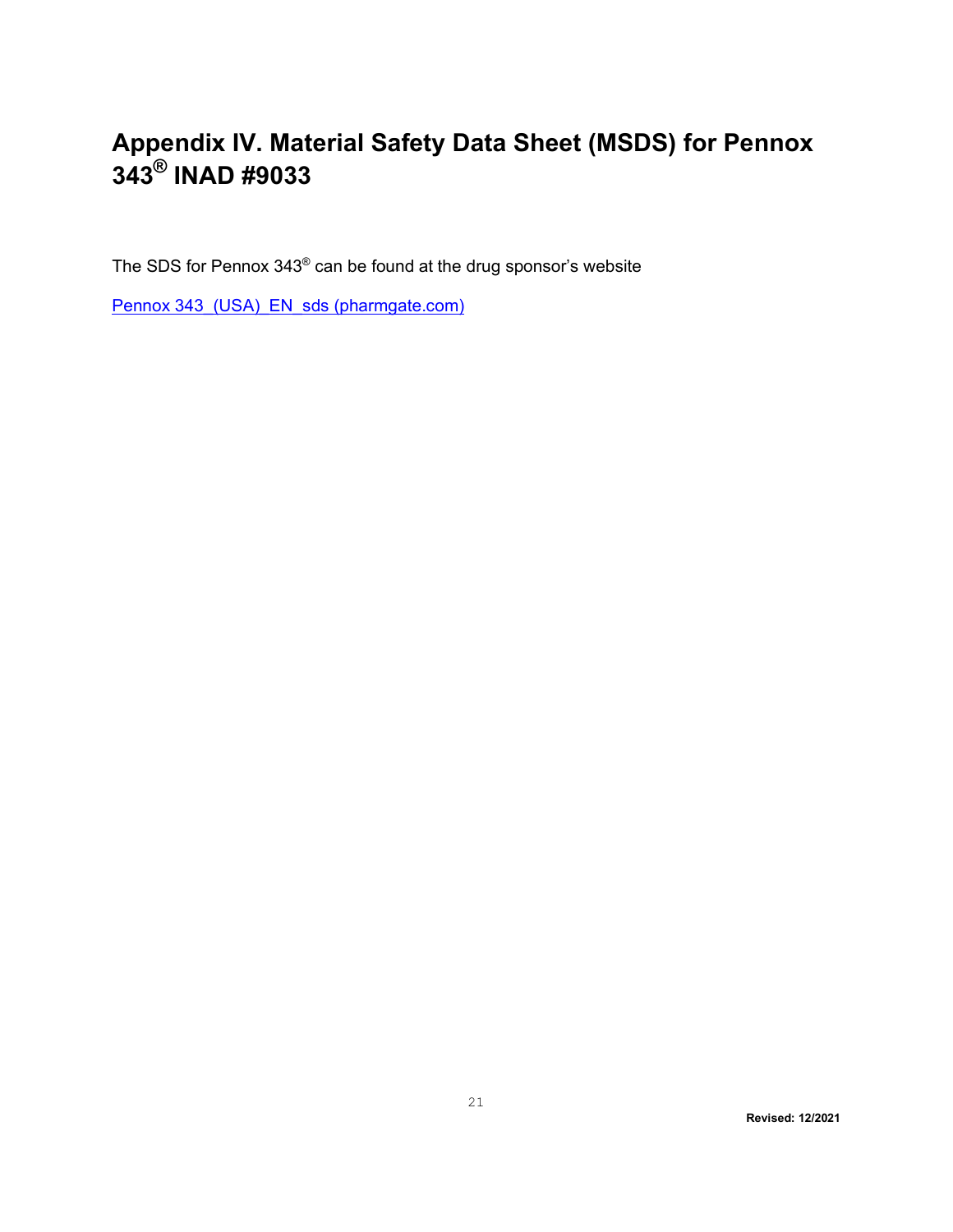## <span id="page-21-0"></span>**Appendix V. Investigational Label for Pennox 343® INAD #9033**

1. Investigational label for tests in vitro and in laboratory research animals  $[511.1(a)]$ :

> "Caution. Contains a new animal drug for investigational use only in laboratory animals or for tests in vitro. Not for use in humans."

2. Investigational label for use in clinical field trials [511.1(b)]:

"Caution. Contains a new animal drug for use only in investigational animals in clinical field trials. Not for use in humans. Edible products of investigational animals are not to be used for food unless authorization has been granted by the U.S. Food and Drug Administration or by the U.S. Department of Agriculture."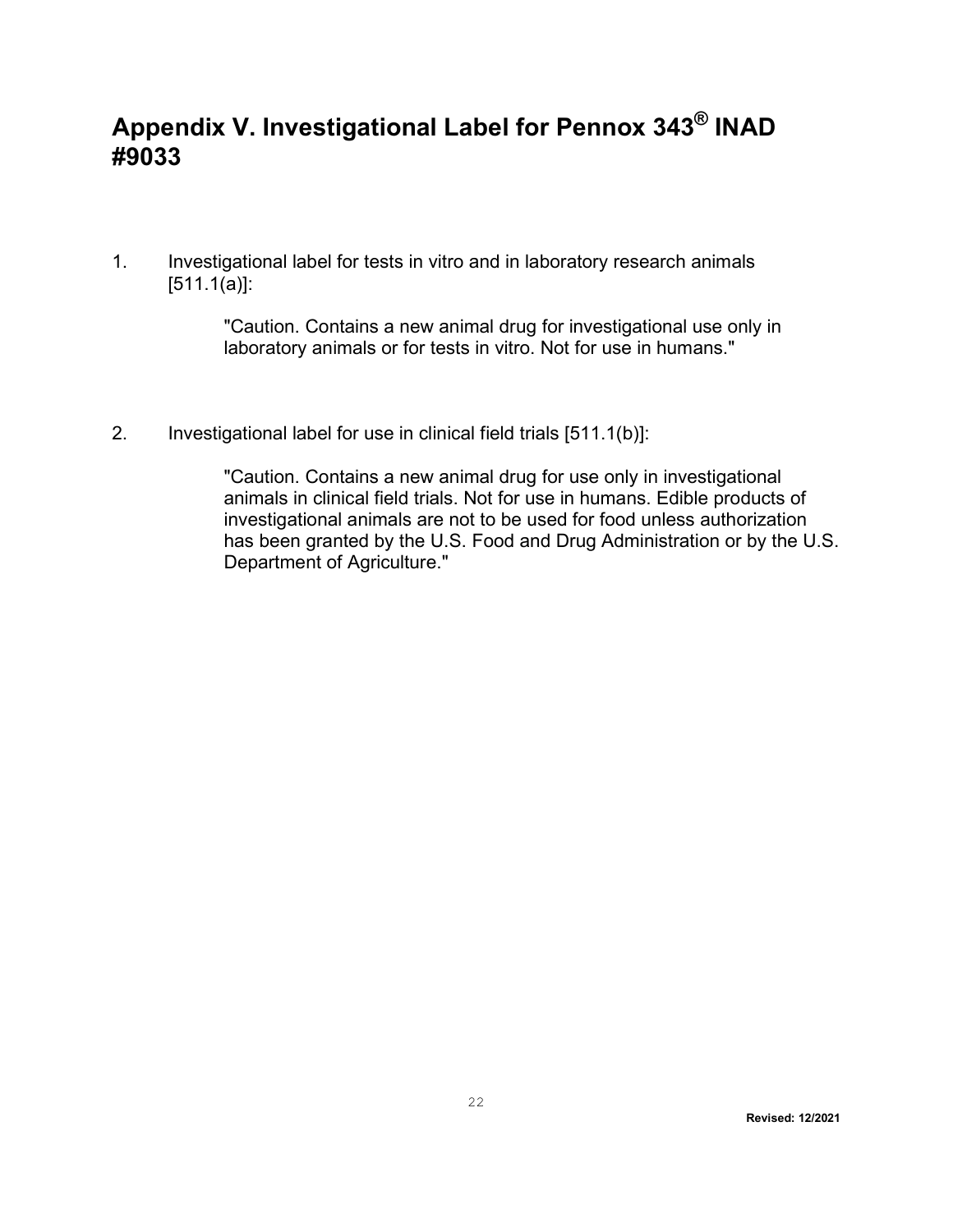## <span id="page-22-0"></span>**Appendix VIa. Fish Species Treated under Pennox 343® INAD #9033**

Freshwater finfish Marine finfish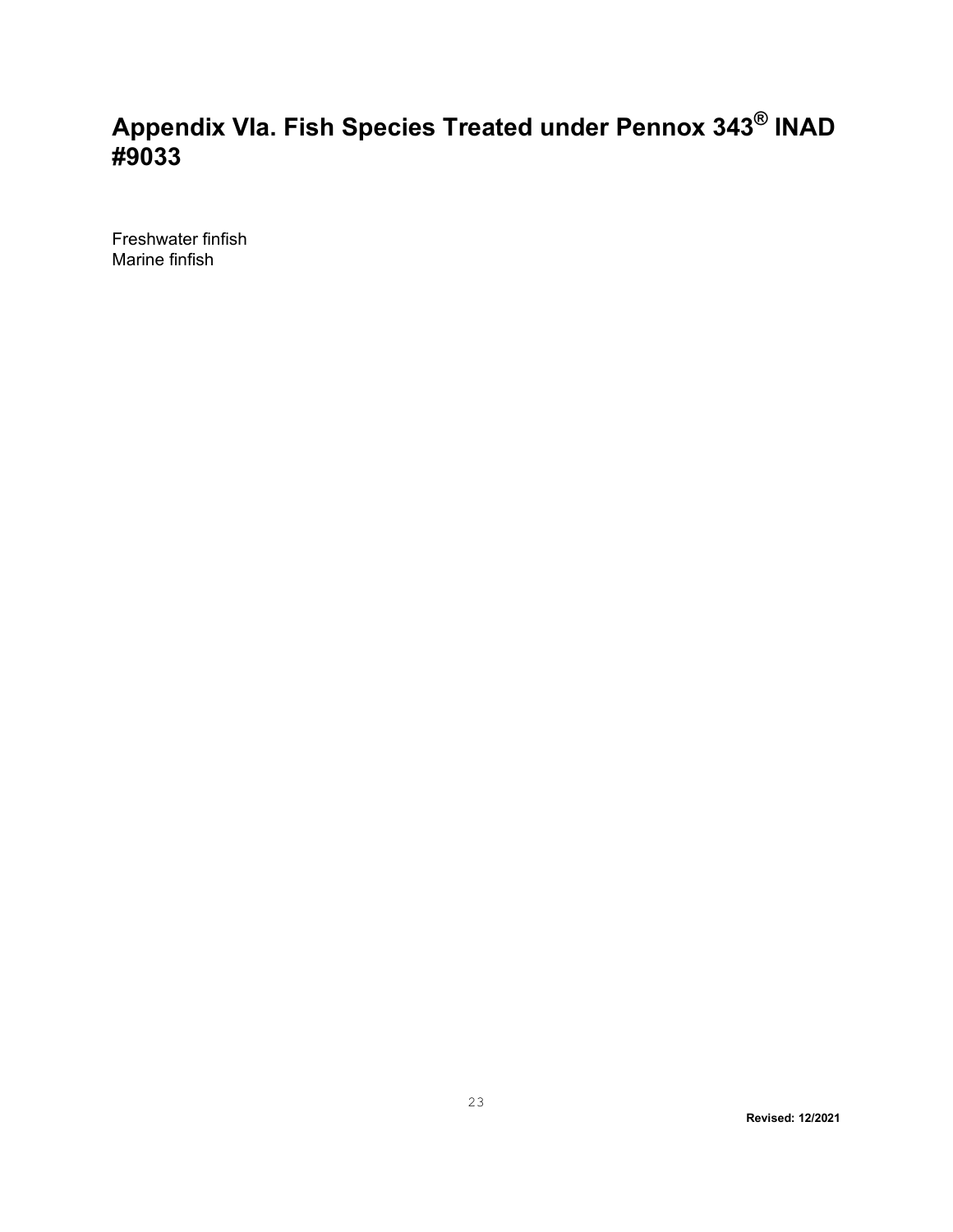## <span id="page-23-0"></span>**Appendix VIb. Table of Facilities and Fish Stocks Treated under Pennox 343® INAD #9033**

**Note:** This information will be provided directly to CVM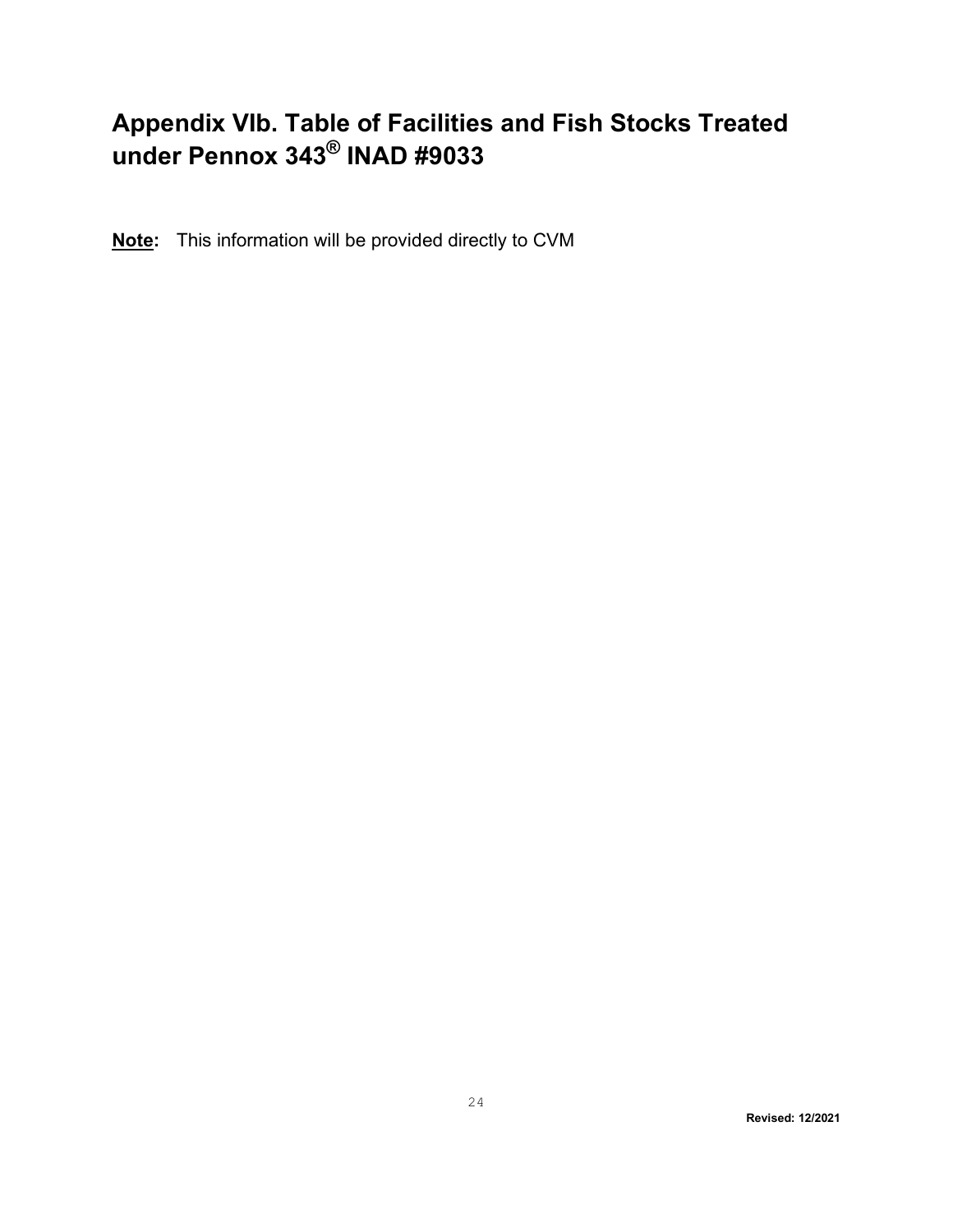## **All data must be entered through the online INAD database:**

<span id="page-24-0"></span>The following forms are to be used as a guide for collecting data that will be entered into the **online INAD** d**atabase**. Any paper forms that are submitted to AADAP will be sent back to the study participants.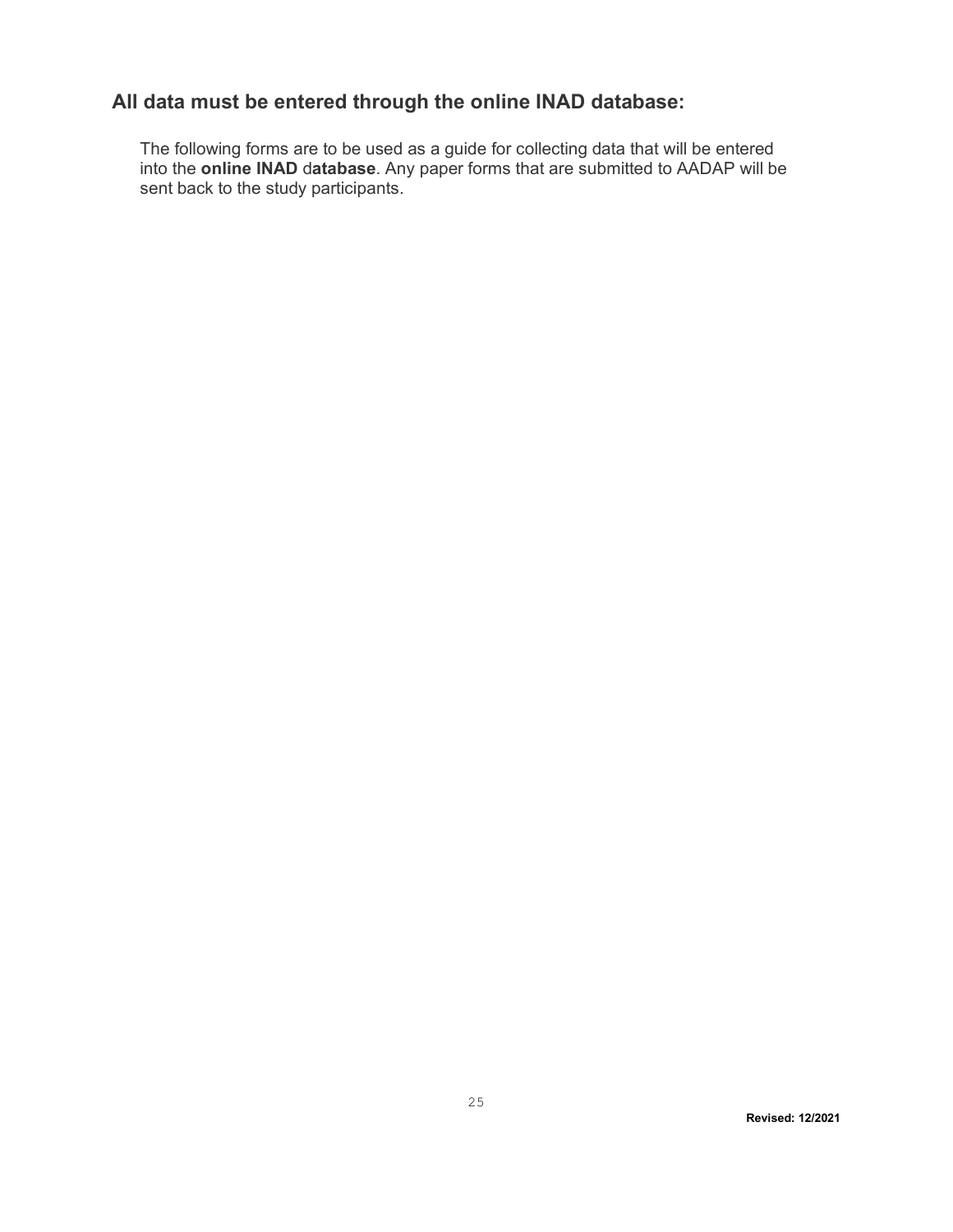### <span id="page-25-0"></span>**Form OTIMM-W: Worksheet for Designing Individual Field Trials under Terramycin 343**® **INAD 9033**

### **INSTRUCTIONS**

- 1. Investigator must fill out Form OTIMM-W for each trial conducted under this INAD before actual use of Pennox 343®.
- 2. 2. Investigator should forward a copy of OTIMM-W to the Study Monitor for review.
- 3. 3. After review, the Study Monitor should forward a copy to the AADAP Office for review and assignment of the Study Number.

## **SITE INFORMATION**

| Facility                                  |  |     |  |
|-------------------------------------------|--|-----|--|
| Address                                   |  |     |  |
|                                           |  |     |  |
| Investigator                              |  |     |  |
| Reporting Individual (if not Investigator |  |     |  |
| Phone                                     |  | Fax |  |

## **FISH CULTURE AND DRUG TREATMENT INFORMATION**

| Fish species to be treated                                                |    | Disease to be treated                           |   |
|---------------------------------------------------------------------------|----|-------------------------------------------------|---|
| Average fish weight (gm)                                                  |    | Average fish length (in)                        |   |
|                                                                           |    | No. of fish per unit (e.g. 10,000 fish/raceway) |   |
| Number of treated units                                                   |    | Number of treated fish                          |   |
| Number of untreated<br>control units                                      |    | Number of control fish                          |   |
| Anticipated date treatment<br>will be initiated                           |    | Anticipated number of treat-<br>ment            |   |
| Intended drug target<br>dosage $(mg/L)$                                   | 20 | Estimated total weight of fish<br>treated (lbs) |   |
| Estimated total amount of<br>drug needed for proposed<br>treatment $(gm)$ |    | Planned duration of drug<br>treatment (hours)   | 1 |
| Drug manufacturer                                                         |    | Drug lot number                                 |   |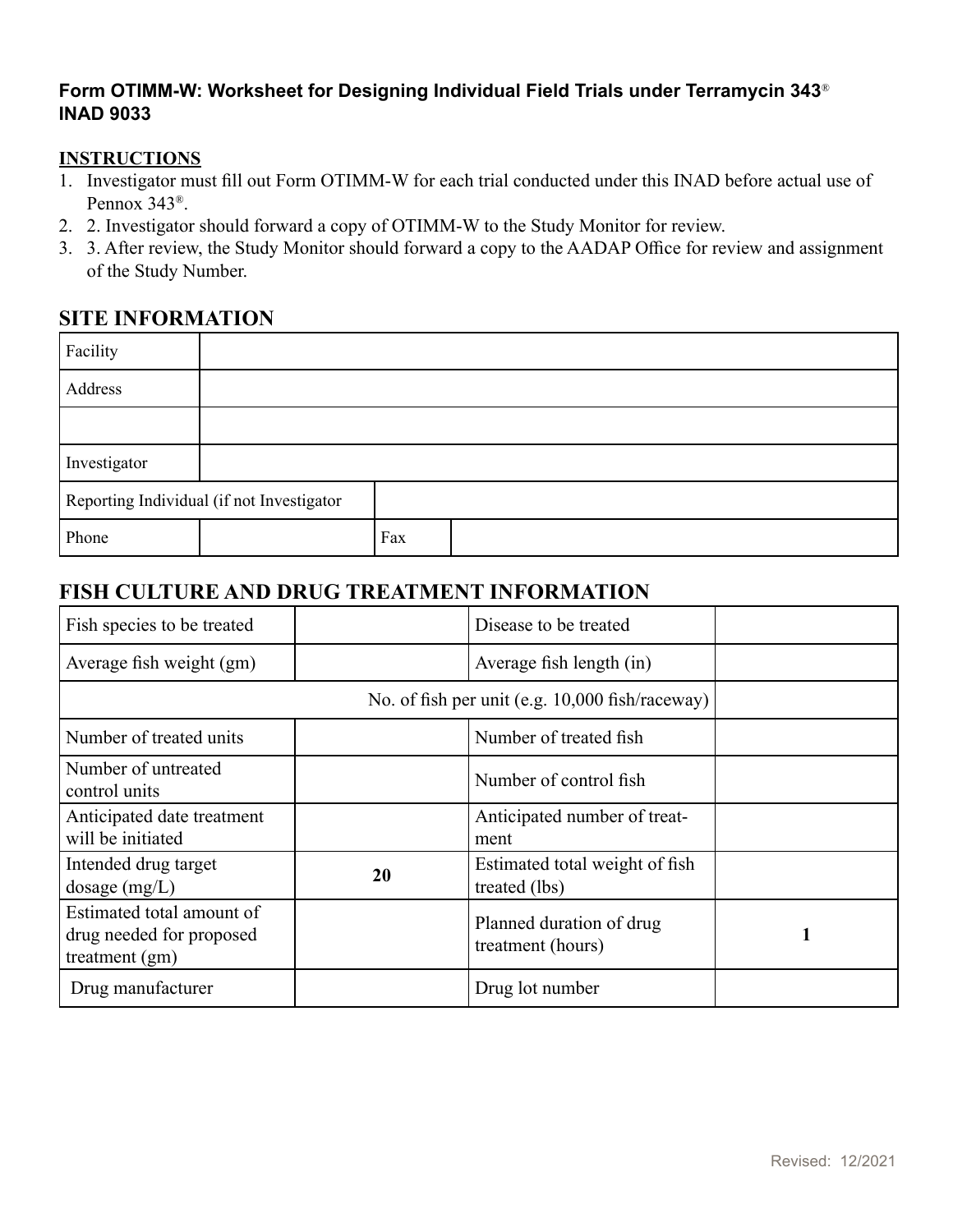**STUDY DESIGN:** Provide a brief description of your planned study. The description should include the reason you feel fish should be treated, the treatment dates, the number of fish that will be treated, and if the fish are a threatened or endangered species.

Study designed by;

## **DISPOSITION OF TREATED FISH** (Human Food Safety Considerations)**:**

\_\_\_\_ Estimated time (days, months) from last treatment day to first possible harvest for human consumption

Check applicable box(es):

- Study Objective A Withdrawal period of 21 days for variety of salmonid fish.
- \_\_\_\_ Study Objective B Withdrawal period of 21 days for non-salmonid fish.
- Study Objective C Withdrawal period of 60 days for variety of salmonid fish.
- Study Objective D Withdrawal period of 60 days for non-salmonid fish.
- \_\_\_\_ Investigator should initial here to indicate awareness that fish disposition must be in compliance with FDA-mandated withdrawal times as described in Section VI of the Study Protocol.

### **WORKER SAFETY CONSIDERATIONS:**

Investigator should initial here to indicate that all personnel handling drug have read Material Safety Data Sheet for Terramycin 343® and have been provided protective equipment, in good working condition, as described in the SDS

**Date Prepared: \_\_\_\_\_\_\_\_\_\_\_\_\_\_\_ Investigator: \_\_\_\_\_\_\_\_\_\_\_\_\_\_\_\_\_\_\_\_\_\_\_\_\_\_\_\_\_\_\_\_\_\_**

**Date Reviewed: \_\_\_\_\_\_\_\_\_\_\_\_\_\_\_ Study Monitor: \_\_\_\_\_\_\_\_\_\_\_\_\_\_\_\_\_\_\_\_\_\_\_\_\_\_\_\_\_\_\_\_\_**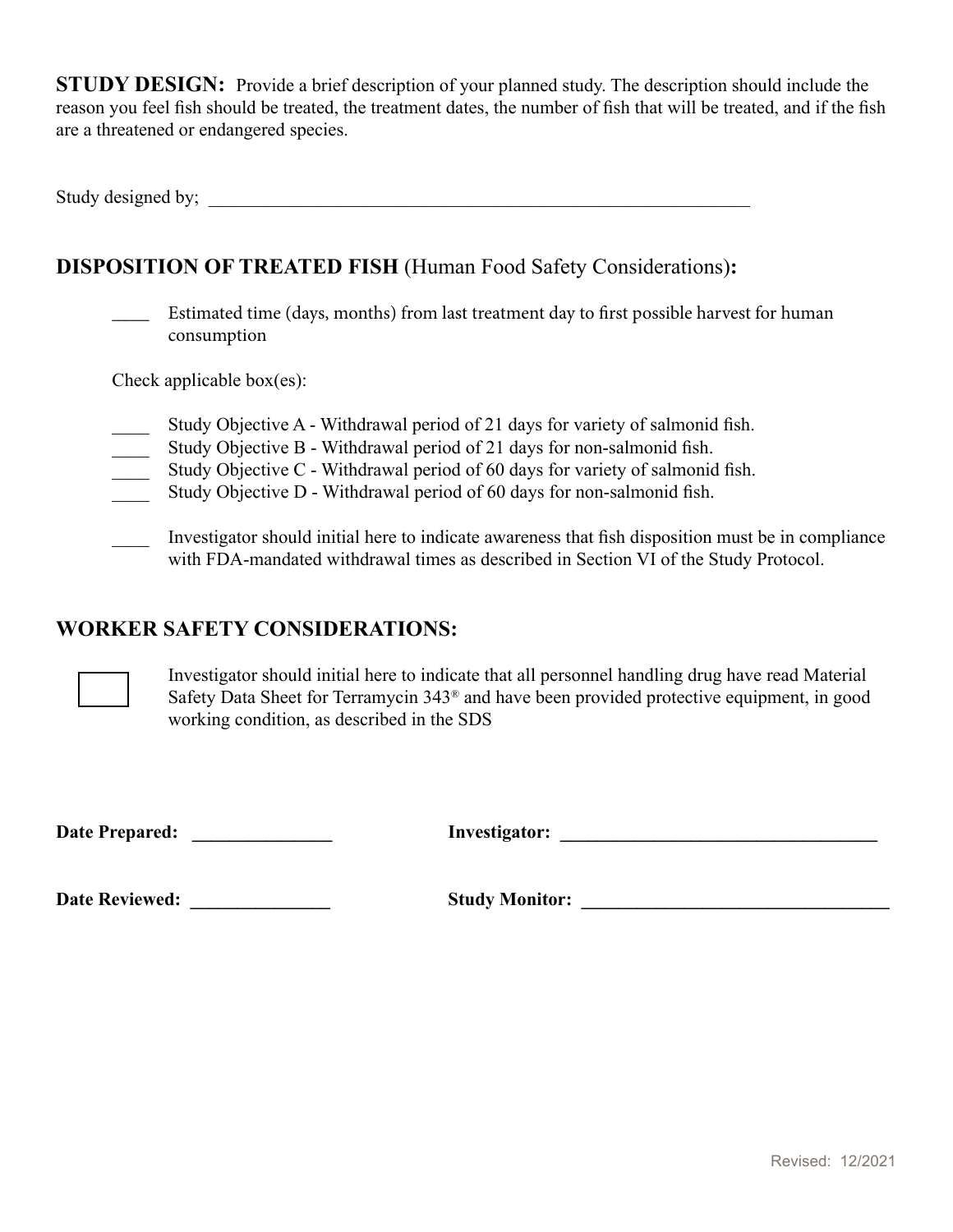### <span id="page-27-0"></span>**FORM OTIMM-1. Report on Receipt of Drug - Guide for Reporting Investigational New Animal Drug Shipments for Poikilothermic Food Animals**

### **INSTRUCTIONS**

- 1. Investigator must fill out Form OTIMM-1 immediately upon receipt of Reward®.
- 2. Investigator should forward a copy of Form OTIMM-1 to the Study Director at the AADAP Office.

### *The sponsor, U.S. Fish and Wildlife Service, submits a notice of claimed investigational exemption for the shipment or delivery of a new animal drug under the provisions of Section 512 of the Federal Food, Drug, and Cosmetics Act. The following information is submitted to the FDA:*

| Name of Drug                                           | Pennox-343                                                                      | <b>INAD Number</b>                                     | 9033 |  |  |
|--------------------------------------------------------|---------------------------------------------------------------------------------|--------------------------------------------------------|------|--|--|
| Proposed Use of Drug                                   | Treatment of certain bacterial diseases that occur in a variety of fish species |                                                        |      |  |  |
| Date of CVM Authorization Letter                       |                                                                                 | August 19, 2016                                        |      |  |  |
| <b>Date of Drug Receipt</b>                            |                                                                                 | <b>Amount of Drug Received</b>                         |      |  |  |
| <b>Drug Lot Number</b>                                 |                                                                                 | <b>Study Worksheet Number</b>                          |      |  |  |
| <b>Name of Investigator</b>                            |                                                                                 |                                                        |      |  |  |
| <b>Address of Investigator</b>                         |                                                                                 |                                                        |      |  |  |
| <b>Location of Trial</b>                               |                                                                                 |                                                        |      |  |  |
| Pivotal Study                                          |                                                                                 | Non-pivotal Study (yes/no)                             |      |  |  |
| <b>Approximate Number of Treated</b><br><b>Animals</b> |                                                                                 | <b>Approximate Number of</b><br><b>Control Animals</b> |      |  |  |
| Number of Animals Used Previously <sup>1</sup>         |                                                                                 |                                                        |      |  |  |
| <b>Study Protocol Number</b>                           |                                                                                 | 9033                                                   |      |  |  |
| Approximate dates of trial (start/end)                 |                                                                                 |                                                        |      |  |  |
| <b>Species, Size, and Type of Animals</b>              |                                                                                 |                                                        |      |  |  |
| Maximum daily dose and duration                        | 20 mg/L for 1 hour                                                              |                                                        |      |  |  |
| Methods(s) of Administration                           | Immersion (static bath treatment 1 - 4 days)                                    |                                                        |      |  |  |
| Withdrawal Period                                      | 21 days for 1 day treatment; 60 days for 2 - 4 day treatment                    |                                                        |      |  |  |

1 To be filled out by the NIO

| <b>Date Prepared:</b> | <b>Investigator:</b>  |
|-----------------------|-----------------------|
| <b>Date Reviewed:</b> | <b>Study Monitor:</b> |
| <b>Date Reviewed:</b> | Sponsor:              |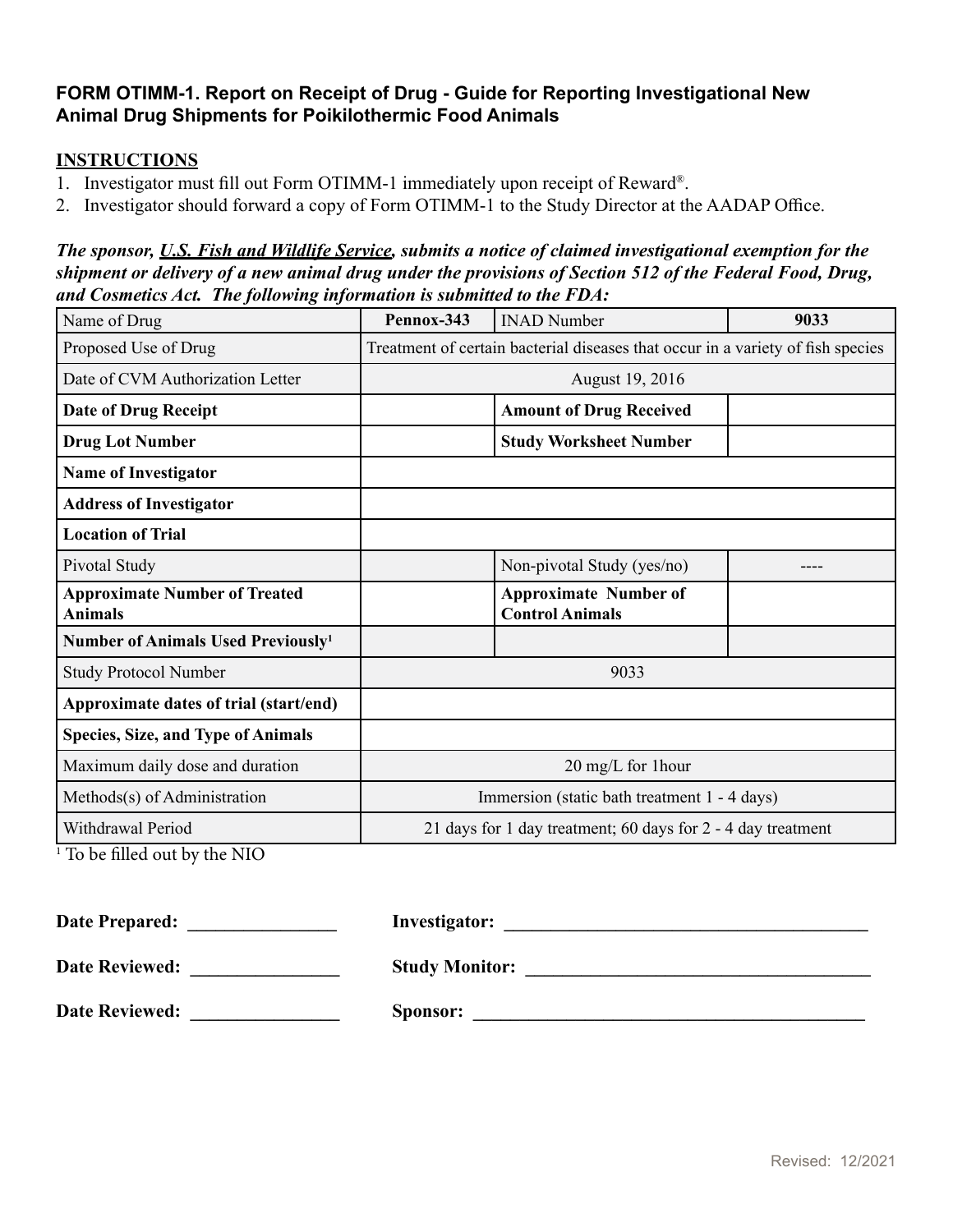## <span id="page-28-0"></span>**Form OTIMM-2: Chemical Use Log for Clinical Trials Using Pennox 343**® **under INAD 9033**

### **INSTRUCTIONS**

- 1. Investigator should initiate a new form OTIMM-2 immediately upon receipt of each shipment of Pennox 343®.
- 2. Each lot number of Pennox 343® may be used for multiple treatment regimens.

Qty of Pennox 343® from

previous page (ml) \_\_\_\_\_\_\_\_Facility \_\_\_\_\_\_\_\_\_\_\_\_\_\_\_\_\_\_\_\_\_\_\_\_\_\_\_\_Reporting individual\_\_\_\_\_\_\_\_\_\_\_\_\_\_

| <b>Date</b> | <b>Amount of</b><br>TM-343<br>received<br>(gm) | Lot<br>number of<br><b>TM-343</b><br>received | <b>Study</b><br><b>Number</b> | Amount<br>TM-343<br>used in<br>treatment<br>(gm) | TM-343<br>transferred<br>(gm) | TM-343<br>discarded<br>(gm) | TM-343<br>remaining<br>on hand<br>(gm) | Inventory<br>by<br>(initials) |
|-------------|------------------------------------------------|-----------------------------------------------|-------------------------------|--------------------------------------------------|-------------------------------|-----------------------------|----------------------------------------|-------------------------------|
|             |                                                |                                               |                               |                                                  |                               |                             |                                        |                               |
|             | <b>XXXX</b>                                    | <b>XXXX</b>                                   |                               |                                                  |                               |                             |                                        |                               |
|             | <b>XXXX</b>                                    | <b>XXXX</b>                                   |                               |                                                  |                               |                             |                                        |                               |
|             | <b>XXXX</b>                                    | <b>XXXX</b>                                   |                               |                                                  |                               |                             |                                        |                               |
|             | <b>XXXX</b>                                    | <b>XXXX</b>                                   |                               |                                                  |                               |                             |                                        |                               |
|             | <b>XXXX</b>                                    | <b>XXXX</b>                                   |                               |                                                  |                               |                             |                                        |                               |
|             | <b>XXXX</b>                                    | <b>XXXX</b>                                   |                               |                                                  |                               |                             |                                        |                               |
|             | <b>XXXX</b>                                    | <b>XXXX</b>                                   |                               |                                                  |                               |                             |                                        |                               |
|             | <b>XXXX</b>                                    | <b>XXXX</b>                                   |                               |                                                  |                               |                             |                                        |                               |
|             | <b>XXXX</b>                                    | <b>XXXX</b>                                   |                               |                                                  |                               |                             |                                        |                               |
|             | <b>XXXX</b>                                    | <b>XXXX</b>                                   |                               |                                                  |                               |                             |                                        |                               |
|             | <b>XXXX</b>                                    | <b>XXXX</b>                                   |                               |                                                  |                               |                             |                                        |                               |
|             | <b>XXXX</b>                                    | <b>XXXX</b>                                   |                               |                                                  |                               |                             |                                        |                               |
|             | <b>XXXX</b>                                    | <b>XXXX</b>                                   |                               |                                                  |                               |                             |                                        |                               |
|             | <b>XXXX</b>                                    | <b>XXXX</b>                                   |                               |                                                  |                               |                             |                                        |                               |

**Date Prepared: \_\_\_\_\_\_\_\_\_\_\_\_\_\_\_\_ Investigator: \_\_\_\_\_\_\_\_\_\_\_\_\_\_\_\_\_\_\_\_\_\_\_\_\_\_\_\_\_\_\_\_\_\_\_\_\_\_\_\_**

**Date Reviewed: \_\_\_\_\_\_\_\_\_\_\_\_\_\_\_\_ Study Monitor:** \_\_\_\_\_\_\_\_\_\_\_\_\_\_\_\_\_\_\_\_\_\_\_\_\_\_\_\_\_\_\_\_\_\_\_\_\_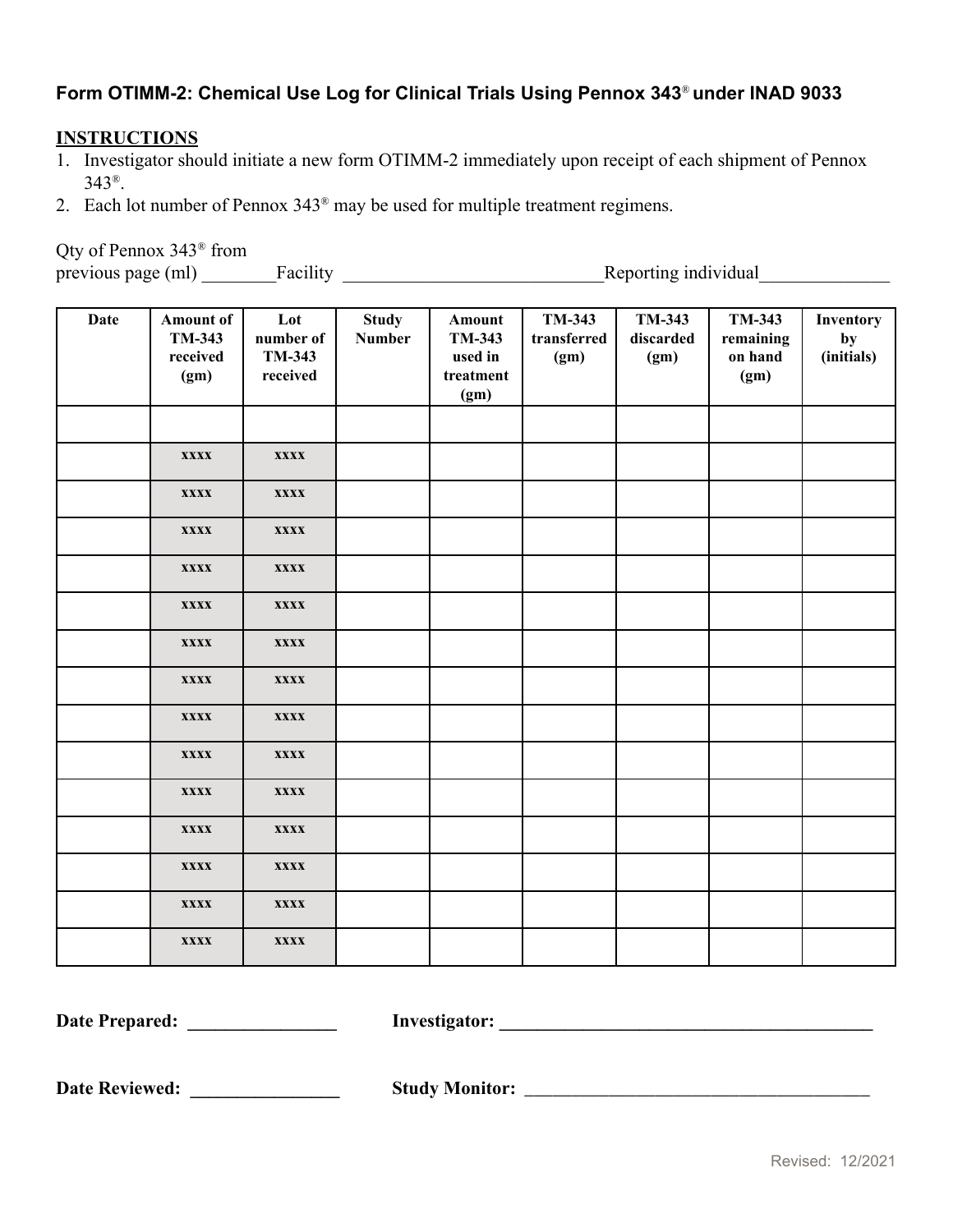### <span id="page-29-0"></span>**Form OTIMM-3: Results Report Form for use of Terramycin 343® under INAD 9033**

### **INSTRUCTIONS**

- 1. Investigator must fill out Form OTIMM-3 no later than 30 days after completion of the study period. Attach lab reports and other pertinent information.
- 2. If Pennox 343® was not used under the assigned Study Number, contact the Study Director at the AADAP Office on how to close-out the study.
- 3. Investigator should forward a copy of Form OTIMM-3 to the Study Monitor. Within 10 days of receipt, the Study Monitor should forward a copy to the Study Director at the AADAP Office.

### **SITE INFORMATION**

| Facility             |  |
|----------------------|--|
| Reporting Individual |  |

## **TREATMENT INFORMATION AND SCHEDULE**

| Drug lot number                       |                      | Total amount drug used (gm)                        |    |
|---------------------------------------|----------------------|----------------------------------------------------|----|
| Fish species treated                  |                      | OTIMM dosage used (mg/L)                           | 20 |
| Duration of drug treatment<br>(hours) |                      | Number of treatments                               |    |
| Disease treated                       |                      | Disease diagnosed by                               |    |
| Average fish weight (gm)              |                      | Average fish length (in)                           |    |
|                                       |                      | Number of fish per unit (e.g. 10,000 fish/raceway) |    |
| Number of treated units               |                      | Total number of treated fish                       |    |
| Number of control units               |                      | Total number of control fish                       |    |
|                                       | Treatment date $(s)$ |                                                    |    |

### **WATER QUALITY PARAMETERS**

| Ave pre-treatment temp $({}^{\circ}F)$  | Dissolved Oxygen $(mg/L)$ |  |
|-----------------------------------------|---------------------------|--|
| Ave treatment temp $({}^{\circ}F)$      | pH                        |  |
| Ave post-treatment temp $({}^{\circ}F)$ | Hardness - $CaCO3 (mg/L)$ |  |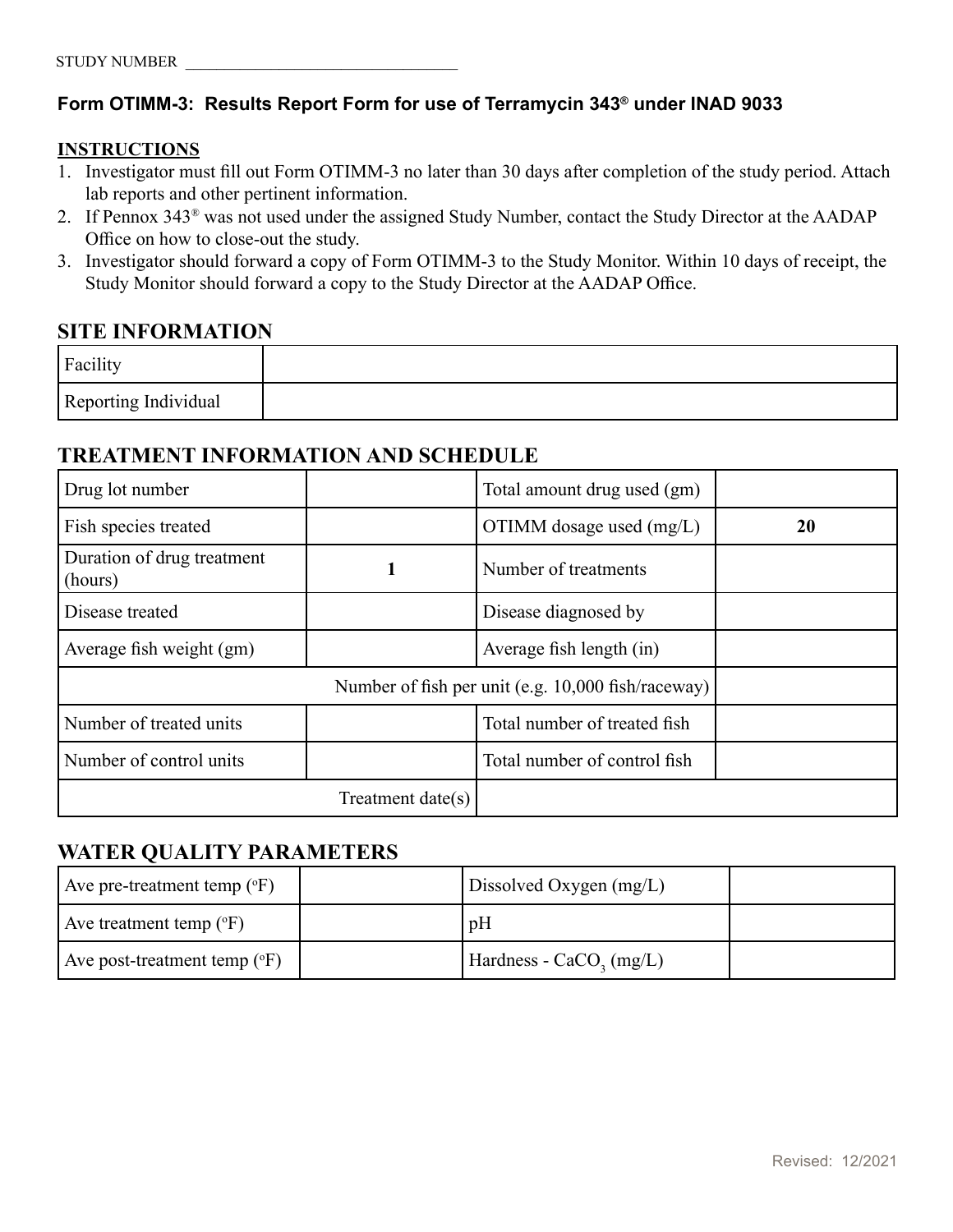### **Daily Mortality Record**

### **INSTRUCTIONS**

- 1. Investigator should fill out the Daily Mortality Record as completely as possible.
- 2. Prior to initiation of the trial, fill out Rearing Unit ID, whether a rearing unit is Treated or Control, and the number of fish in each rearing unit.
- 3. Water temperature and individual tank mortality should be recorded on a daily basis.
- 4. If treatment is on 3 consecutive days, fill in only days 1-3 of the "treatment period" and proceed directly to day 1 of the "post-treatment period". If less than 3 treatments are used, proceed directly to day 1 of the "post-treatment period" after the final treatment. Please mark all treatment days with an asterisk.
- **5. Even if mortality is zero an entry is still needed for that day.**

| <b>FACILITY</b>         |                                             |                        |                                           |                  |           |           |           |           |           |                                                    |
|-------------------------|---------------------------------------------|------------------------|-------------------------------------------|------------------|-----------|-----------|-----------|-----------|-----------|----------------------------------------------------|
|                         |                                             | <b>Rearing Unit ID</b> |                                           |                  |           |           |           |           |           |                                                    |
|                         | Treated or Control<br><b>Number of Fish</b> |                        |                                           |                  |           |           |           |           |           |                                                    |
|                         |                                             |                        |                                           |                  |           |           |           |           |           |                                                    |
|                         | Day                                         | <b>Date</b>            | Water<br><b>Temp</b><br>(F <sup>0</sup> ) | <b>Mortality</b> | Mortality | Mortality | Mortality | Mortality | Mortality | <b>Daily</b><br><b>Observer</b><br><b>Initials</b> |
| Pre-Treatment<br>Period | $\mathbf{1}$                                |                        |                                           |                  |           |           |           |           |           |                                                    |
|                         | $\mathbf{2}$                                |                        |                                           |                  |           |           |           |           |           |                                                    |
|                         | $\mathbf{3}$                                |                        |                                           |                  |           |           |           |           |           |                                                    |
|                         | $\overline{\mathbf{4}}$                     |                        |                                           |                  |           |           |           |           |           |                                                    |
|                         | $\overline{\mathbf{5}}$                     |                        |                                           |                  |           |           |           |           |           |                                                    |
| Treatment<br>Period     | $\mathbf{1}$                                |                        |                                           |                  |           |           |           |           |           |                                                    |
|                         | $\mathbf{2}$                                |                        |                                           |                  |           |           |           |           |           |                                                    |
|                         | $\mathbf{3}$                                |                        |                                           |                  |           |           |           |           |           |                                                    |
|                         | $\overline{\mathbf{4}}$                     |                        |                                           |                  |           |           |           |           |           |                                                    |
| Post-treatment Period   | $\mathbf{1}$                                |                        |                                           |                  |           |           |           |           |           |                                                    |
|                         | $\mathbf 2$                                 |                        |                                           |                  |           |           |           |           |           |                                                    |
|                         | $\mathbf{3}$                                |                        |                                           |                  |           |           |           |           |           |                                                    |
|                         | $\overline{\mathbf{4}}$                     |                        |                                           |                  |           |           |           |           |           |                                                    |
|                         | ${\bf 5}$                                   |                        |                                           |                  |           |           |           |           |           |                                                    |
|                         | $\boldsymbol{6}$                            |                        |                                           |                  |           |           |           |           |           |                                                    |
|                         | $\boldsymbol{7}$                            |                        |                                           |                  |           |           |           |           |           |                                                    |
|                         | $\pmb{8}$                                   |                        |                                           |                  |           |           |           |           |           |                                                    |
|                         | $\boldsymbol{9}$                            |                        |                                           |                  |           |           |           |           |           |                                                    |
|                         | 10                                          |                        |                                           |                  |           |           |           |           |           |                                                    |